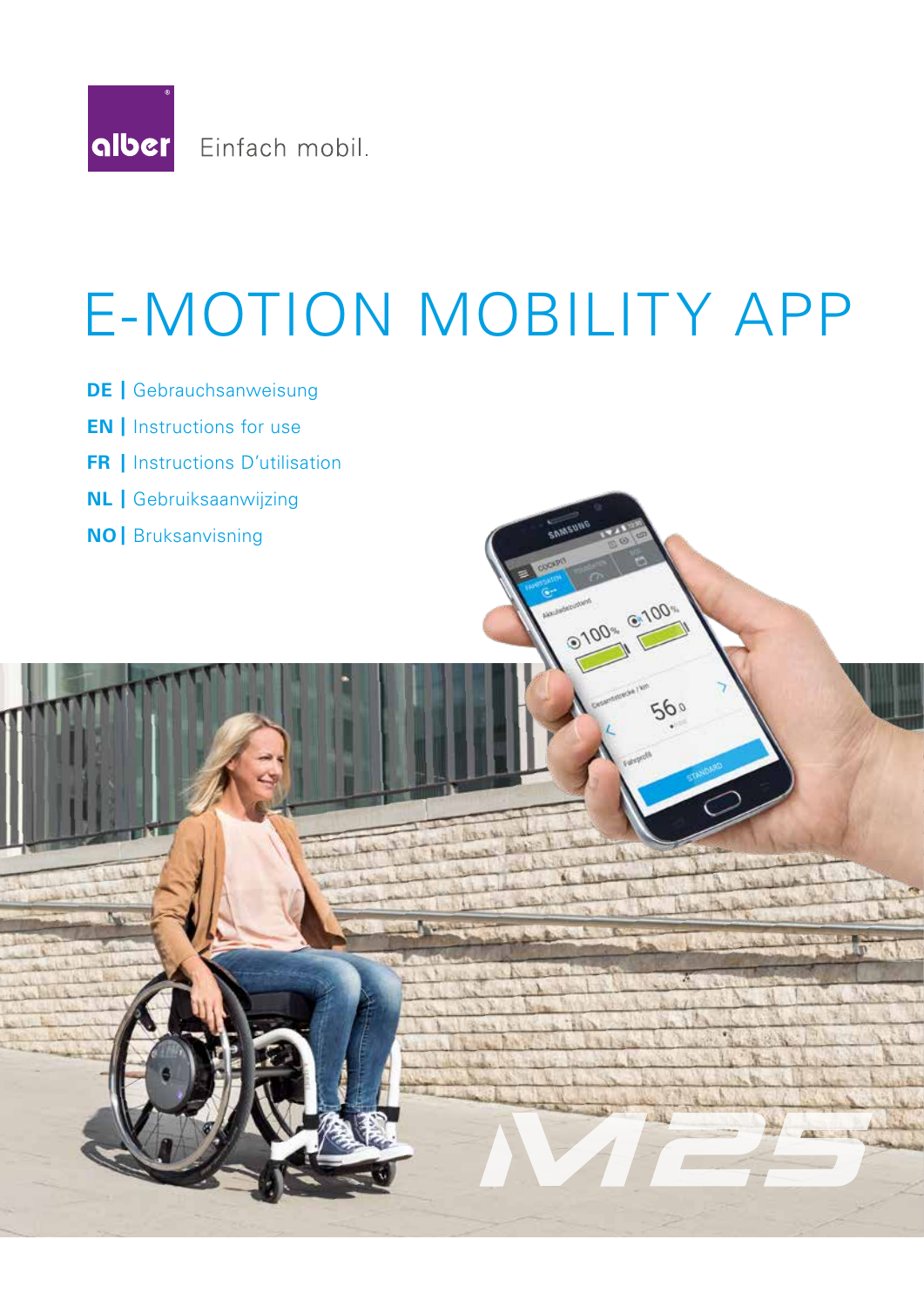

### **CONTENTS**

| <b>1. GENERAL INFORMATION</b>                       | 19 |  |  |  |
|-----------------------------------------------------|----|--|--|--|
| Introduction                                        | 19 |  |  |  |
| Download the Mobility App                           | 19 |  |  |  |
| App permissions                                     | 19 |  |  |  |
| Set language                                        | 20 |  |  |  |
| Important notes on Bluetooth connection             | 20 |  |  |  |
| 2. STRUCTURE OF THE E-MOTION MOBILITY APP           | 21 |  |  |  |
| Free area                                           | 21 |  |  |  |
| Mobility Plus Package                               | 21 |  |  |  |
| In-app purchases                                    | 21 |  |  |  |
| <b>3. USING THE E-MOTION MOBILITY APP</b>           | 22 |  |  |  |
| Pairing – establishing a connection to e-motion     | 22 |  |  |  |
| Configuring general settings                        | 22 |  |  |  |
| Setting signals                                     | 23 |  |  |  |
| <b>4. ALL FUNCTIONS IN DETAIL</b>                   | 24 |  |  |  |
| Cockpit functions                                   | 24 |  |  |  |
| Travel data (free of charge)                        | 24 |  |  |  |
| Tour data (free of charge)                          | 25 |  |  |  |
| ECS remote control (subject to charge)              | 26 |  |  |  |
| Standard functions (free of charge)                 | 27 |  |  |  |
| Tour management                                     | 27 |  |  |  |
| lnfo                                                | 27 |  |  |  |
| Travel                                              | 28 |  |  |  |
| Mobility Plus Package functions (subject to charge) | 29 |  |  |  |
| Cruise                                              | 29 |  |  |  |
| Speed                                               | 30 |  |  |  |
| Remote                                              | 31 |  |  |  |
| <b>5. SOFTWARE UPDATES</b>                          | 32 |  |  |  |
| <b>6. SAFETY INSTRUCTIONS</b>                       |    |  |  |  |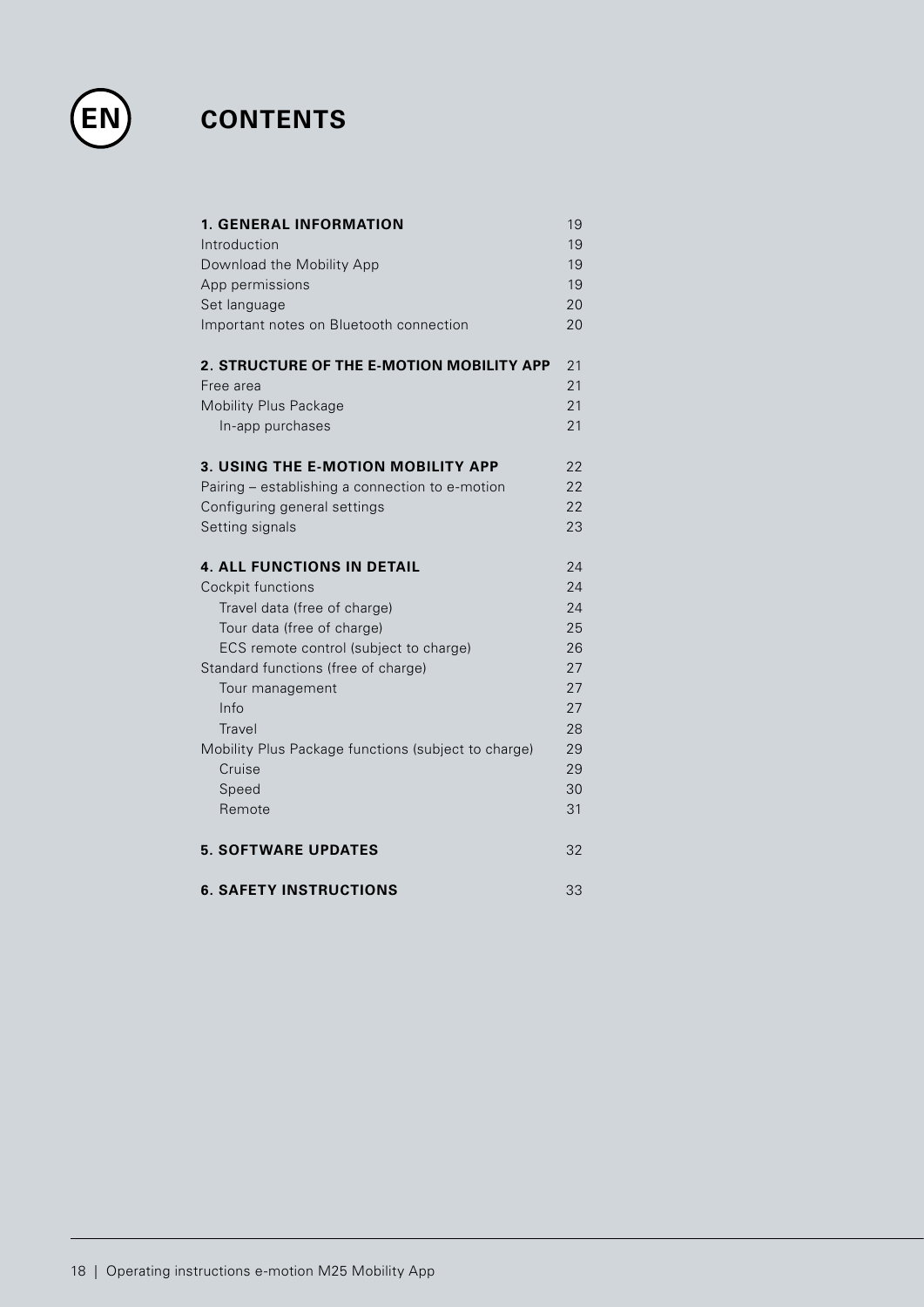### **1. GENERAL INFORMATION**

#### Introduction

The e-motion Mobility App provides you with a number of useful additional functions for your e-motion that extend your mobility and make the operation of the e-motion even more convenient.

This manual is intended to give you an overview of the most important functions of the e-motion Mobility App and explain how to use them. It does not replace reading the e-motion operating instructions that are enclosed with the drive wheels. For this reason, please familiarise yourself with the content and especially the safety instructions before using the e-motion. Consult your specialist medical dealer in case of doubt.

#### Download the Mobility App

The e-motion Mobility App is not included with e-motion. It can be downloaded free of charge at any time, either via Google Play for Android or the Apple App Store for iOS.

Before installing the e-motion Mobility App, check whether it is compatible with the version of the operating system (Android or iOS) used on your smartphone. You can find out which version is required for trouble-free operation of the app directly in Google Play or the Apple App Store.



You will find the e-motion Mobility App using the search term: **e-motion M25**



The manual can be downloaded under the following link.

**www.alber.de/en/help-service/downloads/**





Alternatively, you can scan one of the QR codes below using your smartphone. How to get directly to the app.\*



**Bownload on the** 

#### App permissions

When you launch the app for the first time, you will be asked to grant app permissions. You need to confirm these permissions in order to use the e-motion Mobility app. For your protection, data is only collected on your own initiative, i.e. when you use the respective function.

**Note:** Access rights and categorisation thereof are specified by Apple and Google. These cannot be changed.

\*Note: In most cases, scanning QR codes requires a QR code scanning app to be installed on your phone.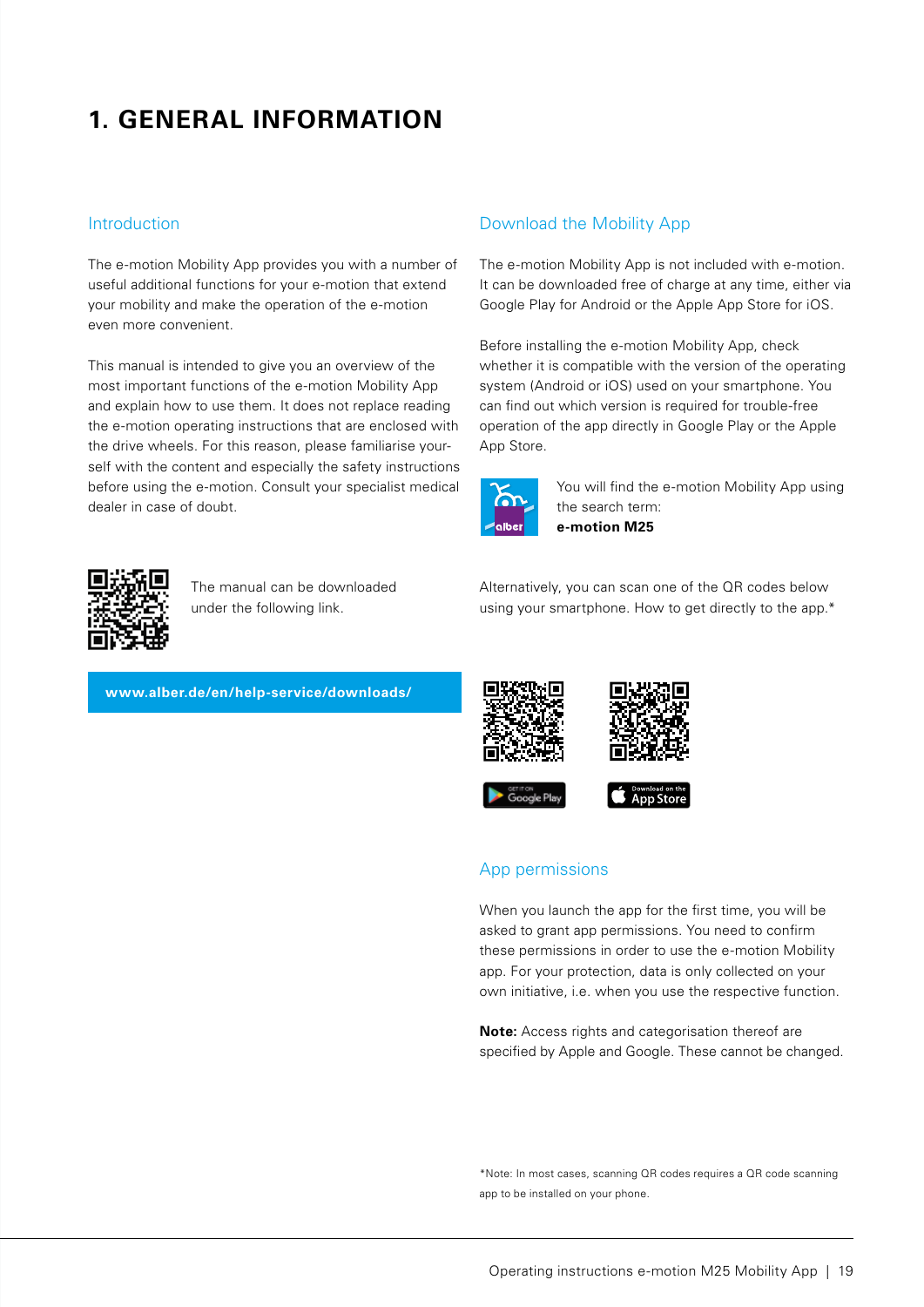### **1. GENERAL INFORMATION**

#### Set language

The language of the e-motion Mobility App is based on the language set for your smartphone operating system. The e-motion Mobility App is available in five languages: German, English, French, Dutch and Norwegian. If your smartphone operating system is set to a different language, the e-motion Mobility App is automatically displayed in English.



#### Important notes on Bluetooth connection

The e-motion wheels are equipped with the latest Bluetooth technology, which ensures a fast connection and a stable data exchange with your smartphone. In addition, the data is encrypted during transmission. However, in some cases the Bluetooth connection can be affected by external sources of interference. If no Bluetooth connection can be established between your smartphone and the e-motion wheels or if the connection is interrupted, the following sources of interference may be a cause.

#### **Microwaves**

Using a microwave near your Bluetooth device can cause interference.

#### **Direct Satellite Service (DSS)**

The coaxial cable and connections used with some types of satellite dishes may cause interference. Check the cables for damage that could cause radio interference (HF loss). If you suspect a fault, try using new cables. 2.4 GHz or 5 GHz phones.

#### **Cordless telephones**

A cordless telephone operating in the range of 2.4 GHz or 5 GHz may cause interference to wireless devices or networks during telephone calls.

#### **Wireless video transmitters**

Wireless video transmitters operating within a bandwidth of 2.4 GHz or 5 GHz may cause interference to wireless devices or networks.

#### **Wireless speakers**

Wireless audio devices operating within a bandwidth of 2.4 GHz or 5 GHz may cause interference to other wireless devices or networks.

#### **Other wireless devices**

Other wireless devices that operate within a bandwidth of 2.4 GHz or 5 GHz (microwave transmitters, wireless cameras, baby monitors, WLAN devices of neighbours, etc.) may interfere with Bluetooth connections.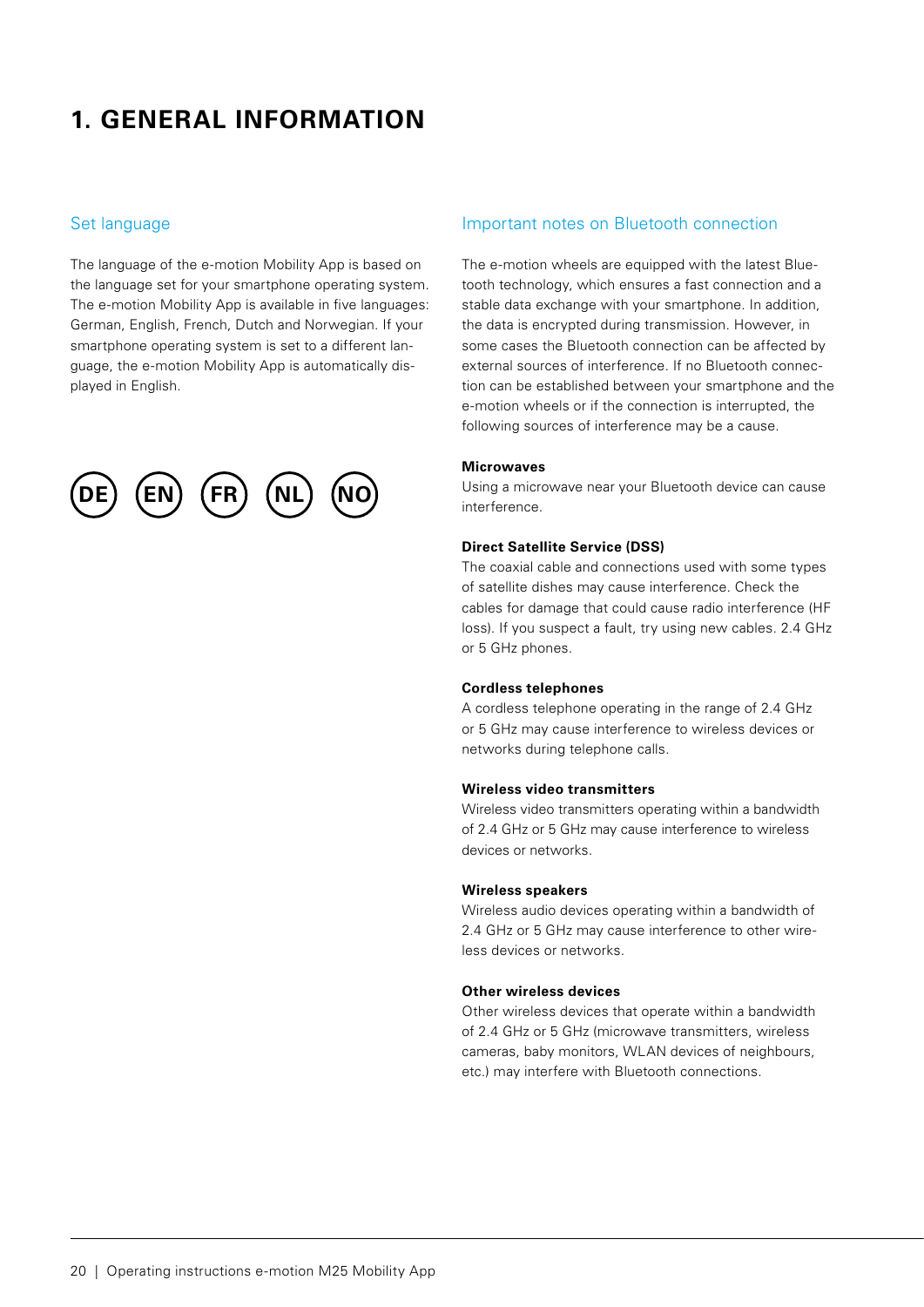### **2. STRUCTURE OF THE E-MOTION MOBILITY APP**

The e-motion Mobility App is divided into three areas:

- Free area
- Mobility Plus Package
- Professional area

#### Free area

The functions in this area can be used immediately and free of charge without restriction after downloading the app.

- Choice of five preset driving profiles
- Battery status display, speed and travelled kilometres
- Recording and managing of tours using GPS tracking
- Automatic discharge of batteries for storage or for air travel
- Dealer search, contact Alber Service
- Display of error messages with recommendations for action

#### Mobility Plus Package

The Mobility Plus Package activates a wide range of clever additional functions in the e-motion Mobility App, offering you even more benefits from the e-motion.



#### **Speed**

 Increasing the maximum assisted speed from 6 km/h to 8.5 km/h



#### **Cruise**

 Cruise control for maintaining a set speed (also works on uphill and downhill slopes)



#### **Remote**

 Remote control of the unoccupied wheelchair using a smartphone



### **ECS**

 Convenient switching on and off of wheels, selection of assistance levels and activation of rollback delay



#### **PushCounter**

 Targeted evaluation and optimisation of driving behaviour

#### **Making in-app purchases**

All functions of the Mobility Plus package can be tested free of charge for 30 days. To start the free trial month, select one of the paid functions in the app and follow the instructions.

The free trial month is only available once for each e-motion system. Once the trial month has started, it cannot be interrupted.

To purchase the Mobility Plus Package you will need a Google Play or Apple App Store account. This account must contain a valid means of payment, such as a credit card.

To complete the purchasing process, follow the instructions that appear. You can then use the Mobility Plus Package functions or the selected individual function.

The Mobility Plus Package functions can only be operated in conjunction with e-motion wheel pair. It is not possible to use it with several e-motion systems. However, it is possible to run the app on several smartphones and connect it to your e-motion system as required.

#### Professional area

The professional area of the e-motion Mobility App is secured by a PIN code and allows the specialist medical dealer to configure more detailed settings on your e-motion. Do not make any changes in the professional area without prior consultation with your specialist medical dealer.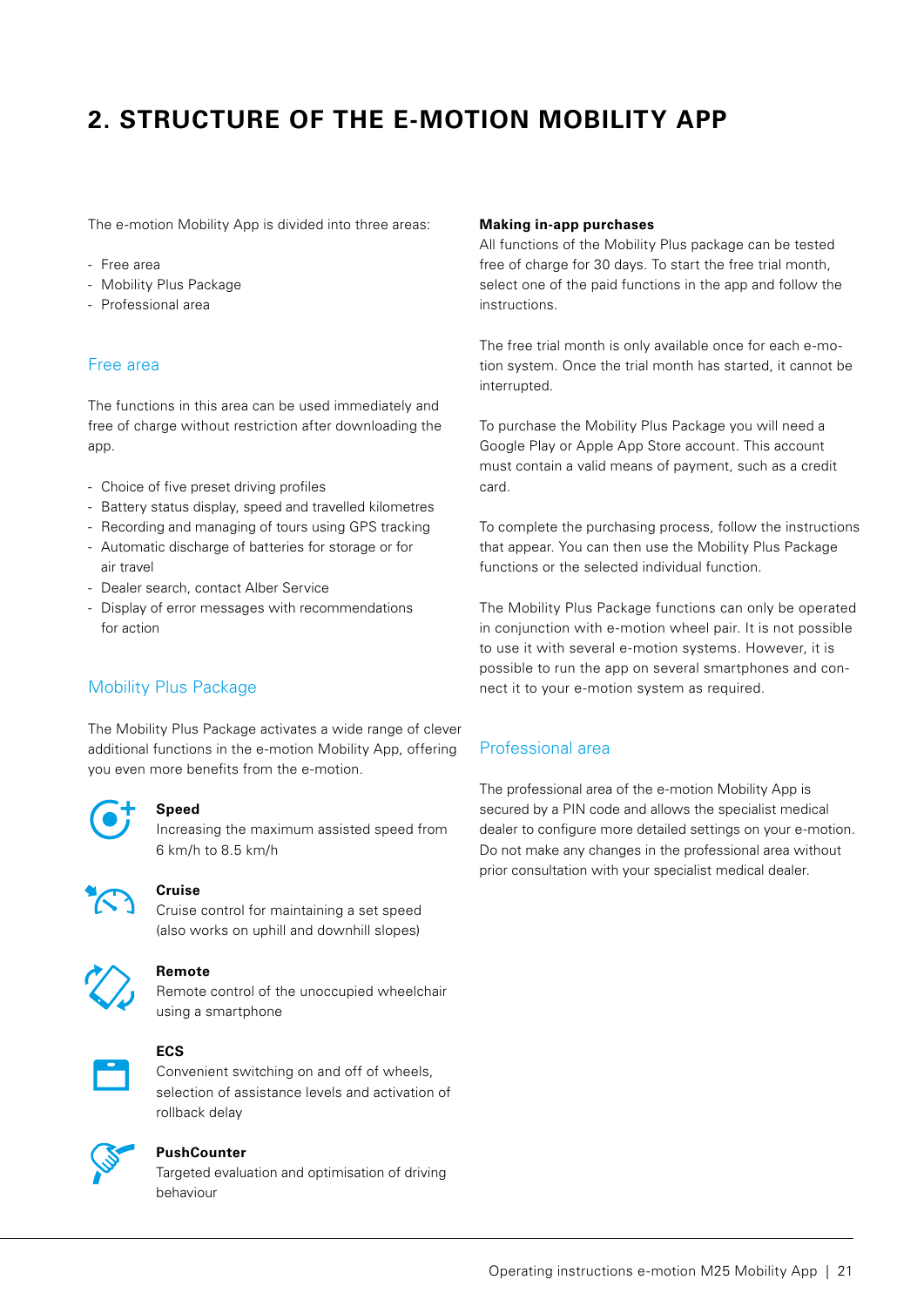### **3. USING THE E-MOTION MOBILITY APP**

#### Pairing – establishing a connection to e-motion

- Switch on the e-motion drive wheels at the on/off switch.
- Start the e-motion M25 Mobility App on your smartphone and make sure that the Bluetooth function of your smartphone is activated. Also make sure that the e-motion mobility app is generally allowed to access the Bluetooth function and camera of your smartphone.
- Press the connection icon  $\infty$  in the app (top right corner of the screen) and select the option "Search e-motion wheels".
- Then select the two e-motion drive wheels you want to connect and start the connection process.
- The camera of your smartphone will start automatically.
- Now scan the QR code on the left and right e-motion drive wheel as described in the app. The code can be found on a sticker on the edge of the wheel hub (see photo). Depending on the position of the drive wheel, it may be necessary to turn the e-motion drive wheel slightly in order to conveniently scan the code from above.



- If the scanning process of both codes was successful, you will now be asked to enter a PIN of your choice with a minimum of four and a maximum of 10 digits. Repeat the PIN afterwards to ensure that it has been entered correctly and note this PIN for future reference. In future, the PIN will be required to start the app or to establish the connection.

**Note:** If you cannot find a QR code on the drive wheels or on the ECS remote control or if you cannot have it scanned, please contact your specialist dealer or the Alber Service Centre.

If you have forgotten your PIN, you can reset it at any time via the menu item "Settings" in the app. Then, to reconnect with the app, you need to scan the QR codes on the drive wheels again.

**Note:** App functions that are part of the Mobility Plus Package can only be operated in combination with an e-motion wheel pair. Pairing and connecting with other e-motion systems is possible, but this is limited to the free functions.

#### Configuring general settings

|   |                                                    |                  |           | $\sqrt[3]{\bullet}$ 12:30 |    |  |
|---|----------------------------------------------------|------------------|-----------|---------------------------|----|--|
| E | <b>COCKPIT</b>                                     |                  | $\vert$ 1 | (A)                       | ငာ |  |
|   | <b>DRIVING DATA</b><br>$\bullet$ $\leftrightarrow$ | <b>TOUR DATA</b> |           | <b>FCS</b>                |    |  |

The menu icon takes you to the **Settings** menu item. Here you can configure a range of settings. **EXAMPLE DATA** TOUR DATA TOUR DATA<br>
The menu icon takes you to the **Settings** menu item.<br>
Here you can configure a range of settings.<br> **Letaire your name, and and the set of the Settings** and contact details. If you want

- contact details. If you want to contact Alber Service via email at a later date using the Info function (page 27), this information will be automatically added to the email.
- Body weight: Here you can enter your weight. This  $\frac{1}{2}$  information is used in the tour mode to calculate the theoretical calorie consumption.
- My specialist dealer: Here you can set a specialist medical dealer as your favourite. To do this, enter the desired location in the search form or view all specialist medical dealers in your area using GPS. On the map, select the specialist medical dealer you would like to add as your favourite. Then confirm the selection by pressing the  $\blacktriangleright$  button.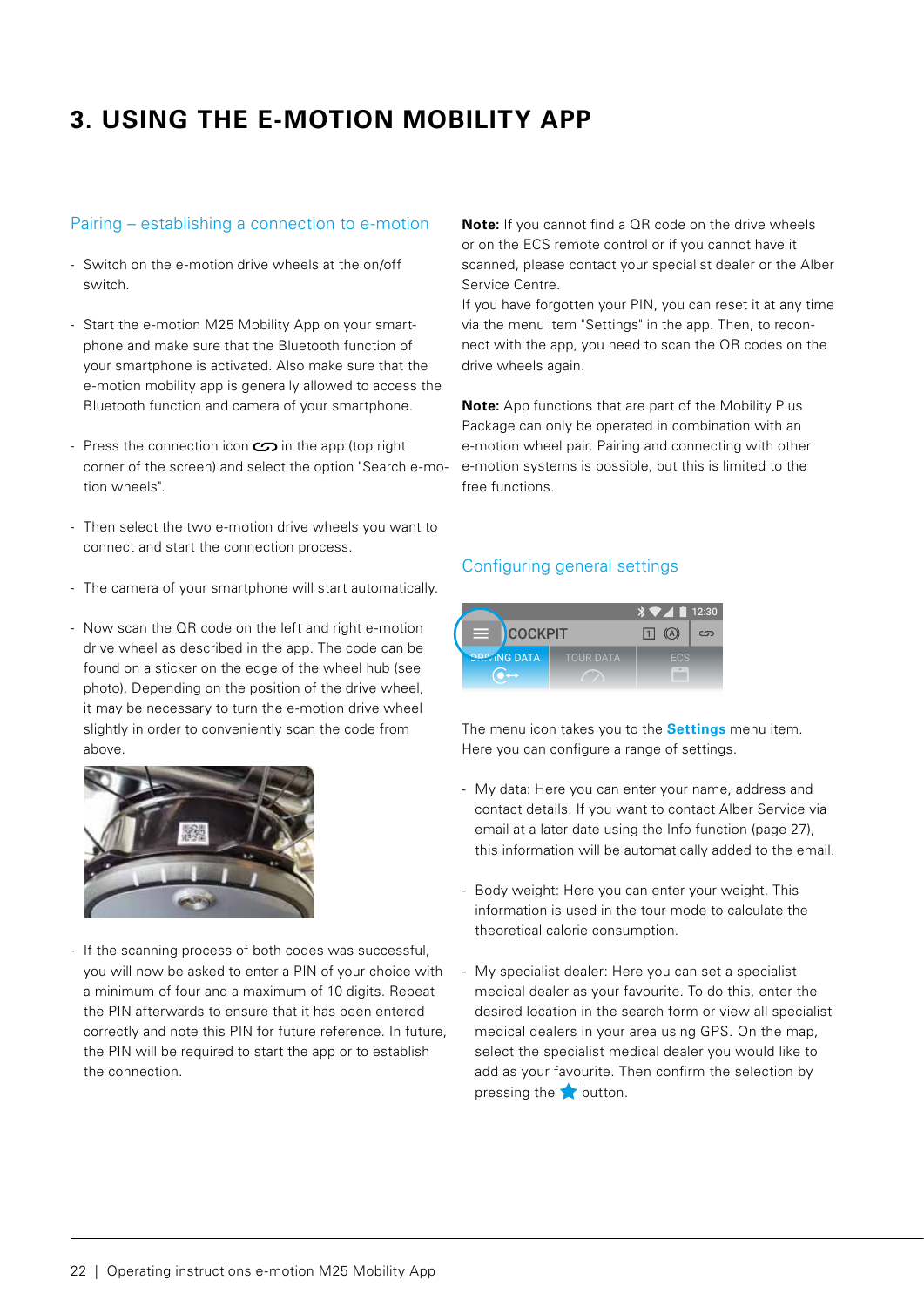In the "Specialist dealer" function under the **Info** menu item (page 27), the specialist medical dealer selected as your favourite will always be displayed first.

- Units: Here you can change the units of distance from kilometres to miles. This setting affects all speed and distance information in the app. The weight information is also automatically changed from kg to lbs.
- Pausing tour while stationary: If this option is activated, the time measurement is stopped when the journey is interrupted in the tour mode, and is only restarted when the e-motion resumes driving.
- Delete Wheels/PIN: With this function you can reset the PIN code of the app and the assignment left/right of the drive wheels. Afterwards, however, the pairing process must then be repeated, as described on page 22.
- Replace ECS: If you want to upgrade or replace an ECS remote control, select this option. Scan the QR code on the back of the ECS remote control and follow the instructions in the user manual of the ECS remote.
- Replace control unit (only available for e-motion DuoDrive): If you need to replace the DuoDrive control unit, scan the QR code on the backside of the control unit and proceed as described in the user manual of the control unit.
- Swapping wheels: Select this function only if the assignment of the left/right e-motion wheels is incorrect. This becomes apparent, for example, if the e-motion moves in the opposite direction to the joystick when using the remote function, or cruise mode cannot be activated when driving forward. When swapping the wheels virtually, you may also need to check the left and right stickers on the wheels.

**Note:** For safety reasons, this function is not available if a DuoDrive control unit has previously been connected to the drive wheels.

#### Setting signals

The menu icon takes you to the **Signals** menu item. Here you can configure settings for the acoustic and visual signals of the e-motion.

- Volume: You can adjust the volume of the acoustic signal to one of two levels for switching on/off and for switching the assistance level. It is also possible to mute the acoustic signal. Attention: Error and warning messages are not affected by these settings.
- LEDs during charging: You can choose whether the LEDs on the two drive wheels should be active during charging. By default, the check mark for the charge indicator is set to "On". If the LED display is switched off during the charging process, you can see on the charger itself whether the charging process is still running or has been completed.
- LEDs in operation: You can choose whether the LEDs on the two drive wheels are on or off while driving. By default, the check mark for the indicator during operation is set to "On". When the e-motion is stationary, the LED display switches on again automatically. This function cannot be deactivated for security reasons.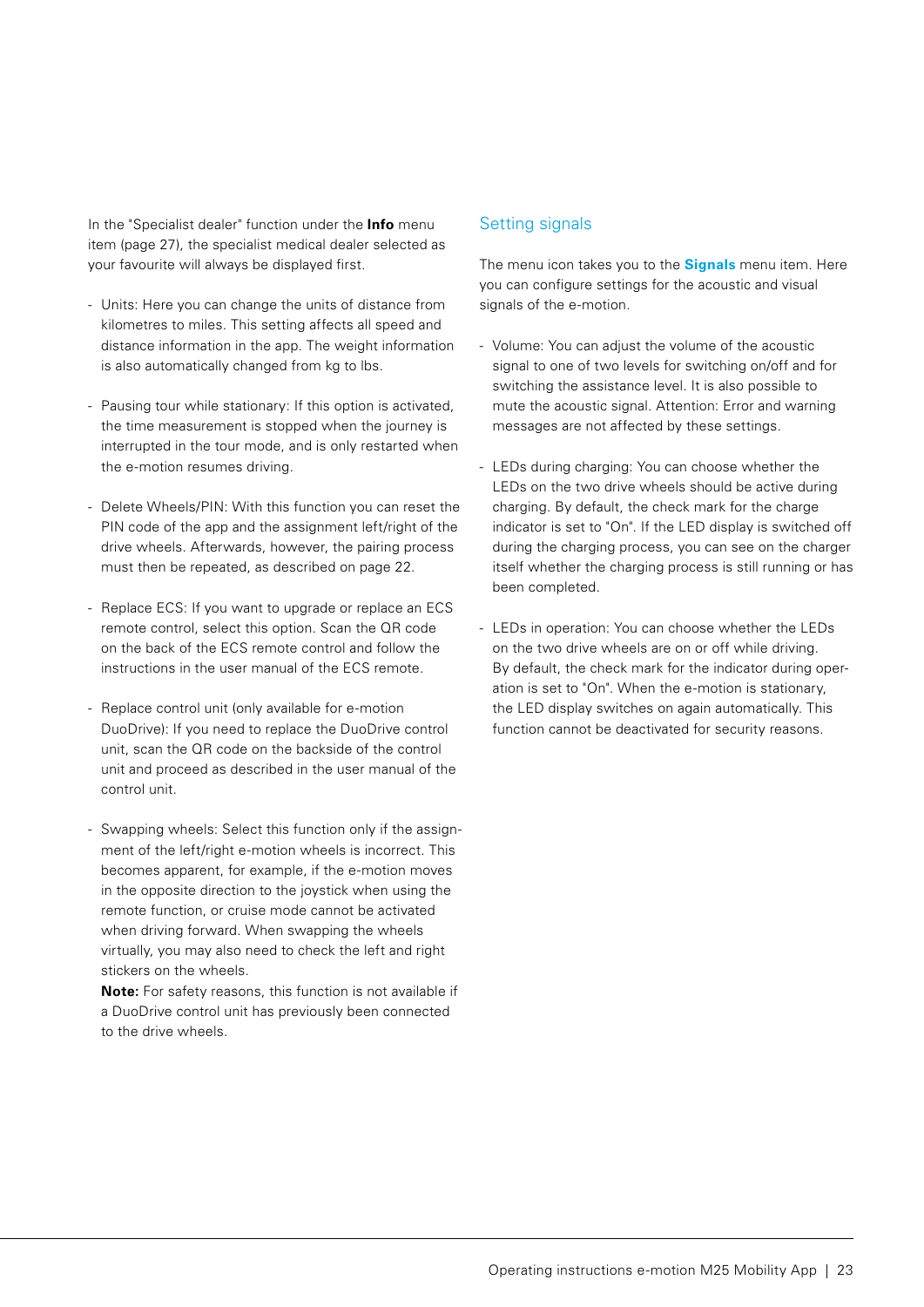### **4. ALL FUNCTIONS IN DETAIL**

#### Cockpit functions

The e-motion Mobility App cockpit is the starting point for a variety of different functions.

The menu icon takes you to the cockpit. The cockpit is divided into three areas, which can be selected using the following three tab icons.





#### **Travel data (free of charge)**

- Battery indicator: The two battery symbols display the current charge status of both e-motion wheels as a percentage. For technical reasons, deviations in the range of +/- 5% can occur between the left and right wheels.
- Speed and distance: By pressing the arrow keys  $\langle \rangle$ , you can switch between the display of the current speed and the total distance travelled. Other trip data can be retrieved from the "Tour data" section (page 25).
- Driving profiles: Five preset driving profiles are available for the e-motion, among which you can choose freely. The "Standard" driving profile is set at the factory. Press the field with the set driving profile to view the range of driving profiles, then select a suitable profile.

#### **"Standard" driving profile (factory setting)**

For a wide range of wheelchair users. In assistance level 1, the system responds moderately sensitively to pushes and in level 2 provides significantly more motor assistance and a higher assistance speed with longer run-on for fewer drive movements when used outdoors.

Assistance level

#### **"Sensitive" driving profile**

For wheelchair users with limited hand function and/ or relatively low arm strength. At high motor power, the system responds relatively sensitively to pushes even in assistance level 1, but can be easily controlled by a relatively short run-on. Level 2 provides even more motor assistance and longer run-on at a higher top speed.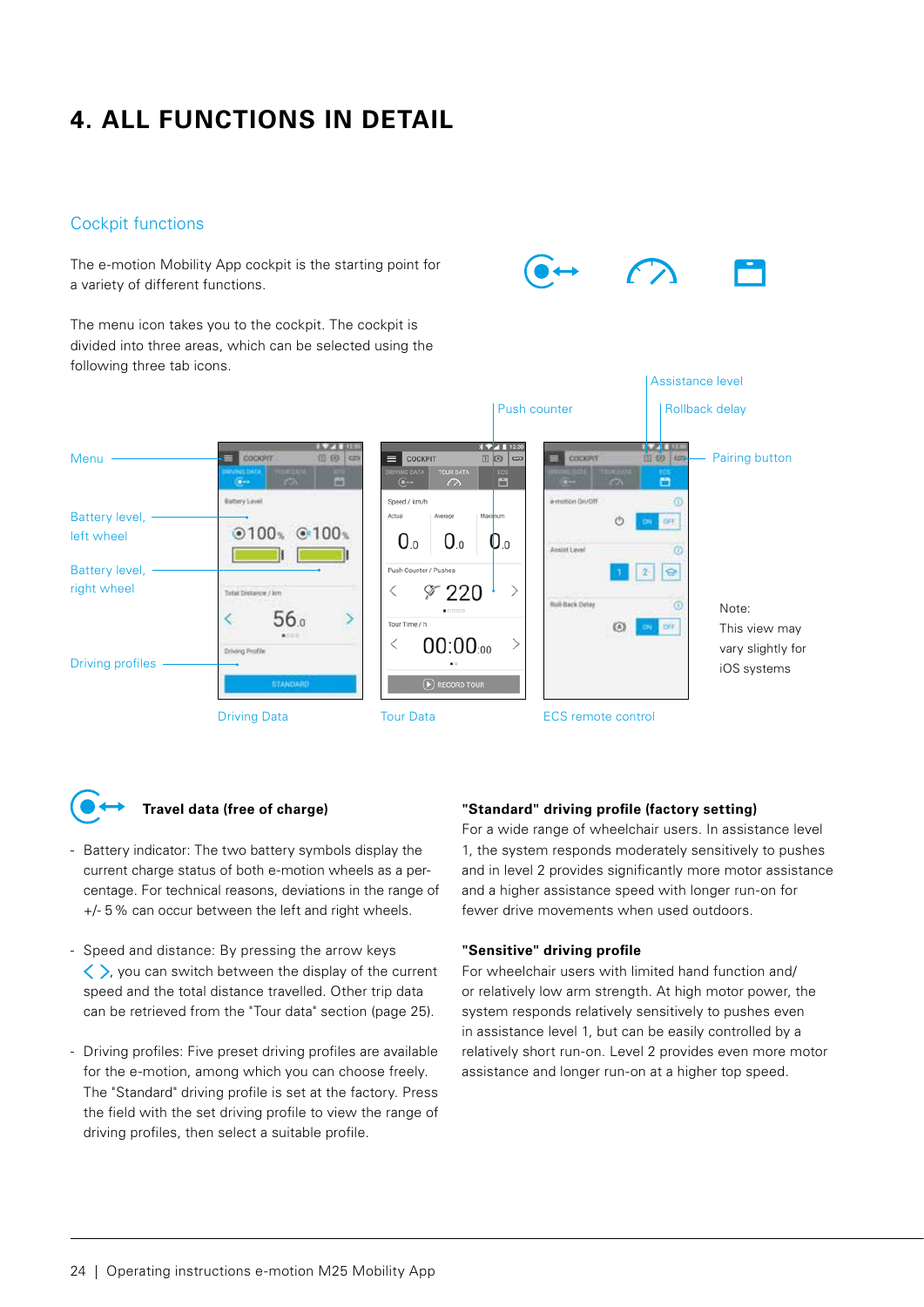#### **"Sensitive Plus" driving profile**

For very weak wheelchair users with minimal arm or hand function (e.g. muscular dystrophy). Attention: The e-motion reacts very nervously and sensitively to slight impulses on the push rim in both assist levels. It might be necessary to let adjust the torque by an authorized dealer in the professional section of the app or to adjust the sensor sensitivity on the drive wheel.

#### **"Soft" driving profile**

Passive mode for untrained or cognitively impaired users. At low motor power, the system responds with low sensitivity to pushes in assistance levels 1 and 2, and is easily controllable in both assistance levels thanks to a relatively short run-on and a relatively low assistance speed.

#### **"Active" driving profile**

For active wheelchair users with full hand function and/ or relatively high arm strength. At assistance level 1, the system res-ponds moderately sensitively to pushes with relatively low motor power. Level 2 provides a significantly longer run-on at very high motor power and assistance speeds.

**ATTENTION:** The driving behaviour of the e-motion changes significantly depending on the driving profile selected. In particular, the motor power, start-up time and run-on after a push on the push rim can vary greatly from profile to profile.

Always select assistance level 1 before switching to assistance level 2 after changing a driving profile.

The assistance levels can only be switched if the e-motion is equipped with an ECS remote control or if the ECS function (page 26) has been enabled in the app (Mobility Plus Package).

Your specialist medical dealer also has the option of adjusting the e-motion to your individual needs and driving behaviour. After programming by the specialist medical dealer, it is no longer possible to select the preset driving profiles. The "Individual" profile is now permanently displayed in the cockpit.

### **Tour data (free of charge)**

While driving with the e-motion, you can use the tour function to record tours. The app uses the GPS data from your smartphone.

- Starting the tour: Press the Start button  $\bullet$  to begin tour recording
- During the recording of a tour, the following figures are displayed in the cockpit:
	- Current speed
	- Average speed
	- Maximum speed
- Use the arrow keys  $\langle \rangle$  to switch between the following displays while recording:
	- Tour time / Total time
	- Total distance / tour distance / calorie consumption / tour altimeter
- As an option, the Mobility Plus Package provides you with a push counter that shows how often the push rims have been deflected during the tour. This allows you to precisely optimise your driving behaviour. The display is calculated from the mean value of the left and right e-motion wheels.
- Stopping the tour: Press the Stop button  $\Box$  to end tour recording. Then you can choose between ending, pausing or continuing the tour. If you select "end", you will then be asked to assign a tour name. This can be up to 20 characters long.
- The history of all saved tours can be found in the **Tour management** menu item (page 27). There you can also view the route of each tour on an interactive map if GPS data have been recorded.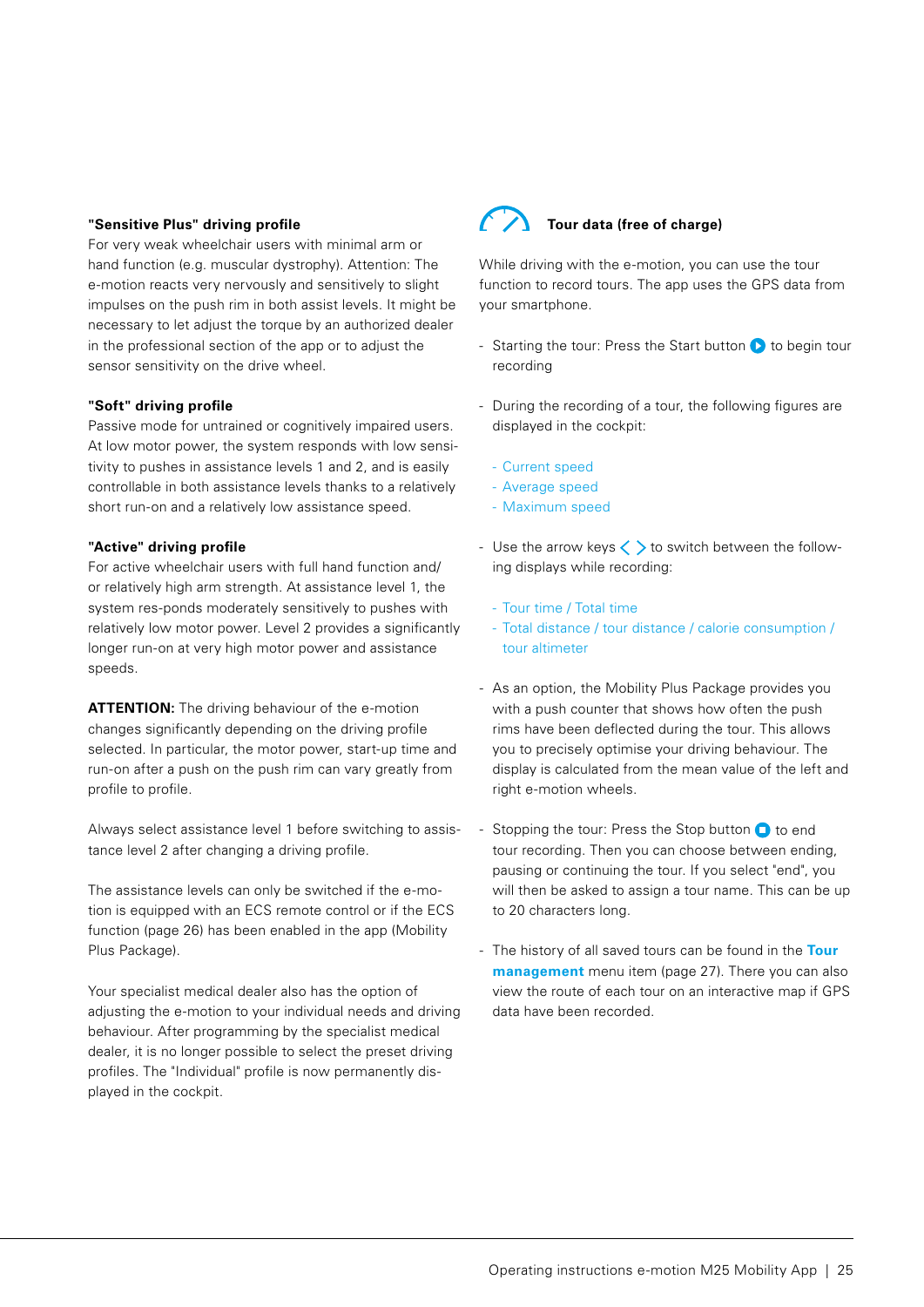### **4. ALL FUNCTIONS IN DETAIL**

#### **ECS remote control (Mobility Plus Package)**

- With the e-motion Mobility App, you can simulate all functions of the optionally available ECS remote control as required.
- Rollback delay: The rollback delay makes it easier to drive on slopes and ramps by preventing the wheelchair from rolling back when you change your grip after a push. You can drive on slopes as usual, whereby the e-motion wheels behave according to the selected driving profile and assistance level. If the wheel electronics registers a rolling of the wheel against the original direction, the automatic rollback delay is engaged. The e-motion wheels are then electrically braked for 5 seconds to prevent them from rolling backwards.

Two short acoustic signals sound and the brake function is slowly released. Depending on the slope and the weight of the person, the wheels are back in freewheel mode a few seconds later. A drive movement of the push rims (either forward or backward) during the above-mentioned 5 seconds immediately releases the brake function, and the journey can be continued.

At a maximum user weight of 150 kg (or system weight of 190 kg), the rollback delay safely holds its position on slopes of up to 6 degrees (10.5%), as long as the batteries are still charged to at least 10%. This value is independent of the wheel size of the e-motion used.

With a lower user or system weight, the rollback delay can also be used on steeper routes. If you are not sure whether driving on a slope with the rollback delay is safe in an individual case, please contact the Alber Service Center.

Always drive on slopes with rollback delay activated only in the forward direction of travel. Otherwise, it is not possible to guarantee sufficient traction for safe driving or holding of the position.

- Switching on: Press the **ON button** corresponding to the rollback delay.
- If you have activated the rollback delay, this symbol  $\mathbf{a}$  is displayed in the header of the app.
- Switching off: Press the **OFF button** corresponding to the rollback delay.
- Selecting assistance levels: Two different assistance levels are available for each driving profile, for indoor and outdoor use. In level 1, the e-motion is particularly suited for indoor use due to its more sensitive handling; in level 2, significantly more motor power is provided. e.g. for outdoor use.
- Learning mode: To learn how to drive with the e-motion, an additional learning mode is available via the ECS remote control, which gradually introduces you to the operation of the e-motion by means of a particularly gentle driving behaviour. To activate the learning mode, press the symbol  $\bigodot$ .
- Switching on/off: You can easily switch the e-motion on and off from the sitting position. To do this, press the **ON** or **OFF button** corresponding to the on/off function. After the wheels have been switched off, they can be switched on again via smartphone or ECS for a period of up to 48 hours. After 48 hours has expired, the e-motion wheels must be activated using the on/off switch located on the wheel hub.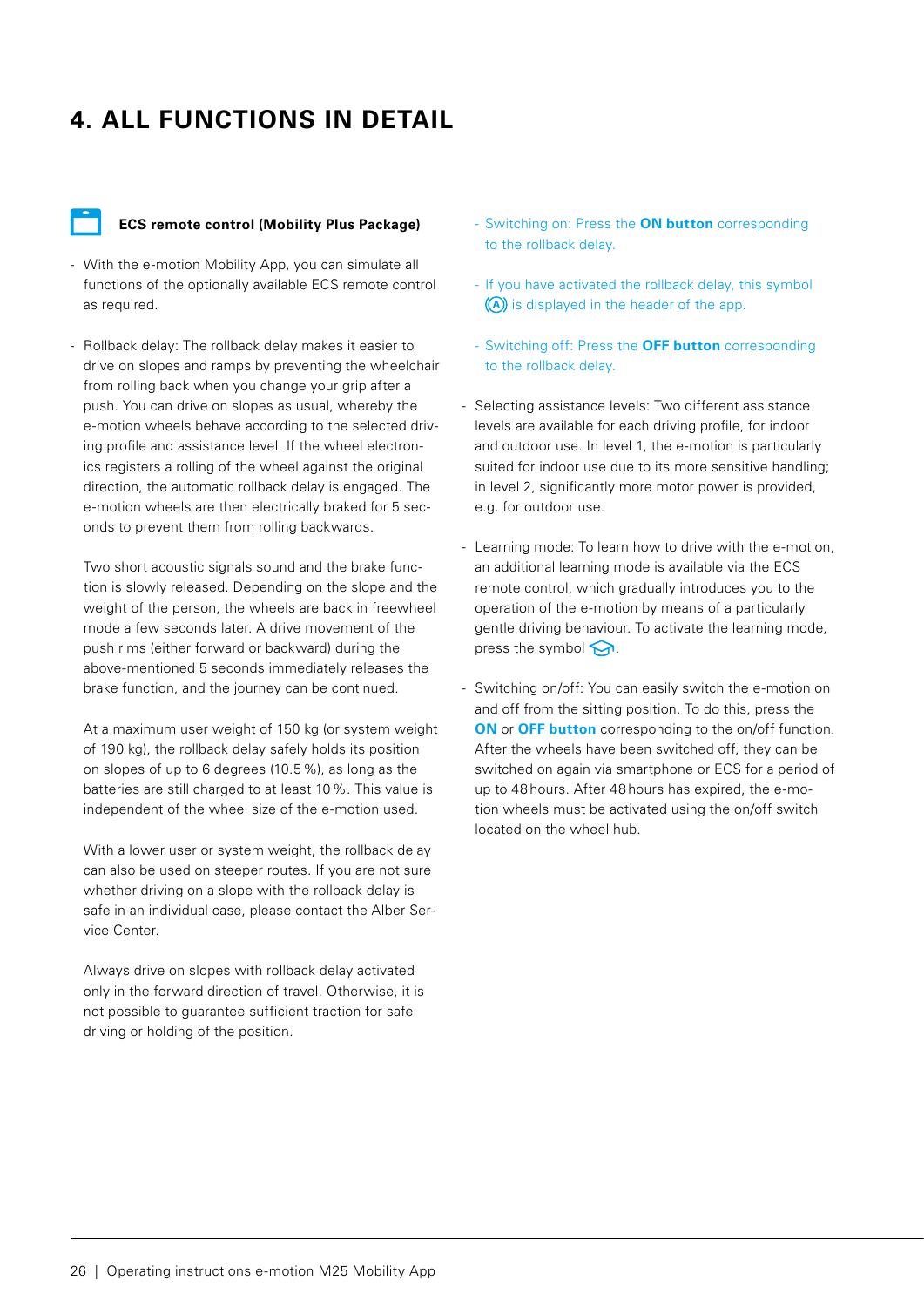#### Standard functions (free of charge)

### **Tour management**

The menu icon takes you to the **Tour administration** menu item. All recorded tours are stored here with a name, time and date.

- To retrieve a tour, select the relevant tour. The tour data is then displayed. If GPS data is available for the recorded tour, you can view the tour on an interactive map.
- To rename a tour, select the pen icon and assign a new name with a maximum of 20 characters.
- To delete a tour, select the rubbish bin icon.

## **Info**

The menu icon takes you to the **Info** menu item. Here you will find a lot of useful information and support for all aspects of the e-motion

- Product information: Here you will find the e-motion's quick operating guide in digital form, which explains how to use your e-motion using illustrations.
- What to do if: Here you will find a list of the error codes that can be displayed by your e-motion wheel. Select the appropriate error code to get more information about the error.

Parallel to this function, the e-motion Mobility App also shows you a live message in case of an error, provided the e-motion wheels are connected.

- Alber Service: If you live in Germany, you can use this function to contact Alber Service directly by phone or email or to open the Alber website.

Alternatively, under this menu item you will find the button "Find Alber partners abroad". Select the relevant country to view the contact details of the service partners. Now you can contact the relevant Alber service partner by phone or email or access its website.

- Specialist dealers: If you live in Germany, you have the option of using this function to search for a specialist medical dealer in your area. To do this, your phone's GPS function must be enabled. Alternatively, you can enter a location in the search window. You will then be shown the local specialist medical dealers who work with Alber on an interactive map.

If you have set a favourite specialist medical dealer, as described on page 22, this will always be displayed first on the map.

You can also use the **button to set any specialist** medical dealer as your favourite.

In addition, you have the option of contacting the relevant specialist medical dealer by telephone or using Google Maps to view directions.

- Practical tools: Here you will find further useful aids for the e-motion
	- Travel packing list: The list contains all important points to consider before starting a flight. You can check off the points in the app using the tick boxes.
	- Electricity cost calculator: Here you will find a link to the electricity cost calculator on the Alber website, with which you can determine the costs for the charging current of the e-motion.
	- Notes on handling lithium-ion batteries: Here you will find a link to the information brochure on the Alber website, which will give you an understanding of how to handle lithium-ion batteries.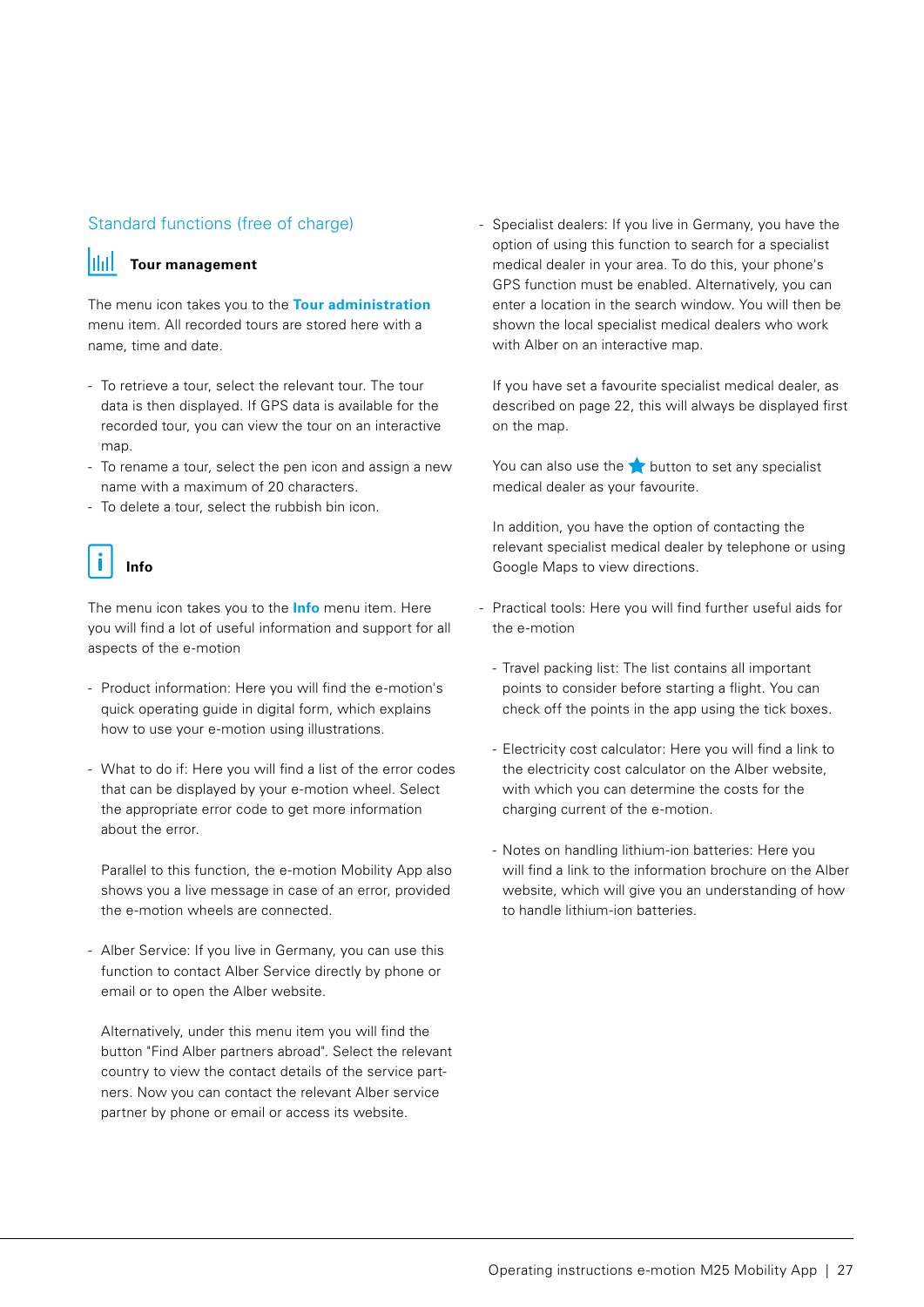### **4. ALL FUNCTIONS IN DETAIL**



#### **Travel**

The menu symbol takes you to the **Travel** menu item. Here you find useful functions for everything related to travelling.

- Travel packing list: The list contains all the important points to consider before starting a flight. You can check off the points in the app using the tick boxes.
- Preparing batteries for air travel: In order to reduce the amount of energy to transport the e-motion wheels in the cargo compartment, it may be advisable to discharge the batteries to 30%.

By pressing the "Start" button the wheels are automatically discharged to this value without any further action. This process can take several hours, depending on the charge level of the batteries. The remaining discharging time is displayed in the app. You cannot continue to use the e-motion during the discharging process. You can end the process at any time. To do this, press the "Stop" button.

If the charge level is already lower than 30 % before starting the discharge function, the app will inform you accordingly.

- Flight mode: Before starting a flight, it is recommended to put the e-motion wheels into "flight mode". This ensures that the wheels are not inadvertently engaged. In addition, the Bluetooth module of the wheels is completely deactivated.

 To activate the flight mode, press the corresponding **START button**. Flight mode is now active.

The wheels can no longer be turned on using the ECS remote control or a smartphone. To exit the flight mode, proceed as described in the operating instructions for the e-motion M25:

Press the on/off switch located on the wheel hub for at least 10 seconds, until a noticeable stop is felt. All five elements of the LED display light up for 5 seconds. Release the on/off button within 5 seconds.

Flight mode is now deactivated. However, the wheels are still switched off. They can now be switched on by pressing the button again.

- Preparing batteries for storage: If the e-motion is not used for a long period of time, the batteries in the drive wheels should neither be fully charged nor fully discharged. The ideal charge level is approx. 65%. This guarantees an optimum service life of the stored e-motion batteries.

By pressing the corresponding **START button**, the wheels are automatically discharged to this value without any further action. This process can take several hours, depending on the charge level of the batteries. The remaining discharging time is displayed in the app. You cannot continue to use the e-motion during the discharging process. You can end the process at any time. To do this, press the "Stop" button.

If the charge level is already lower than 65% before the start of the discharge function, the app will inform you accordingly.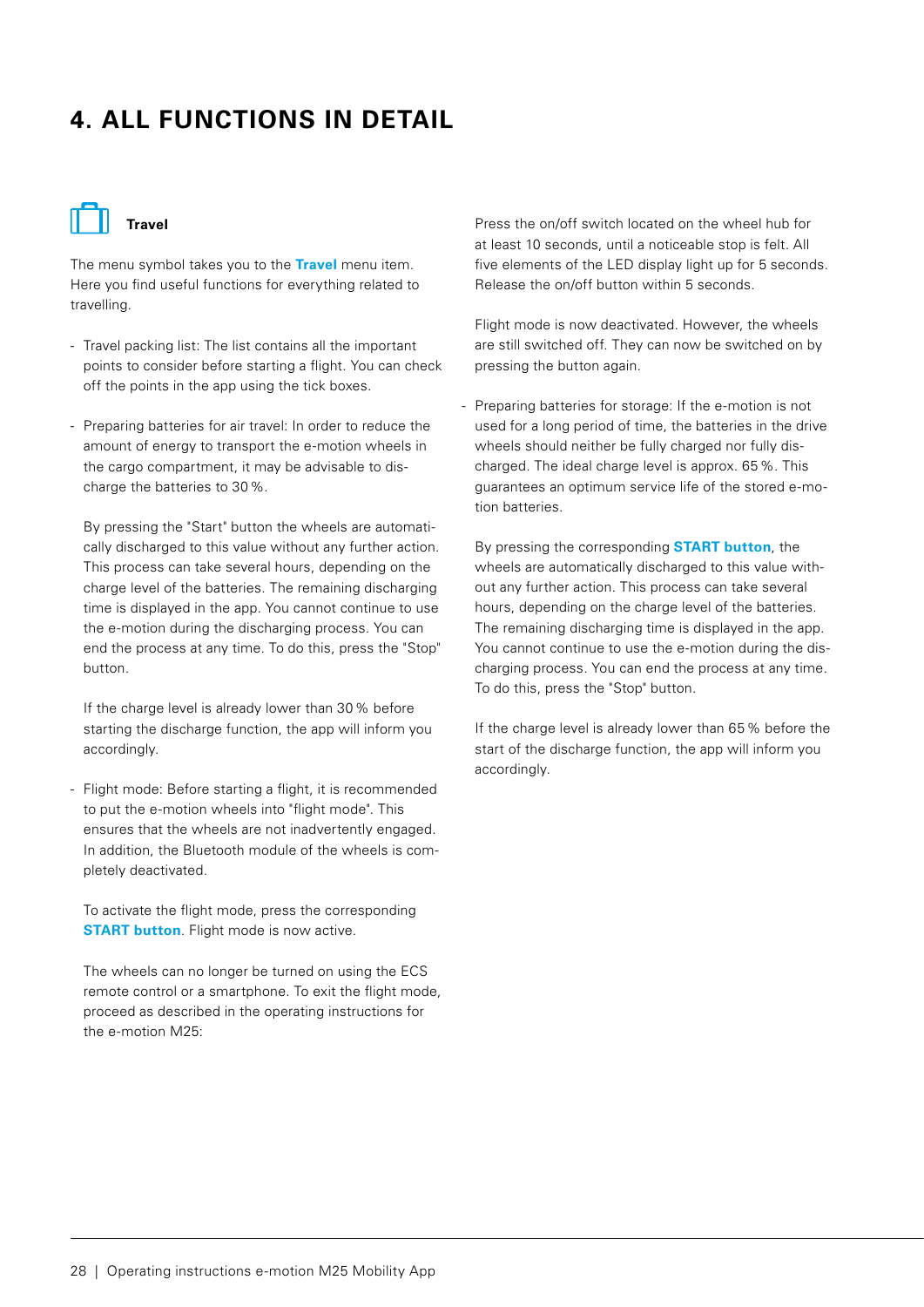#### Mobility Plus Package functions (subject to charge)



The menu symbol takes you to the "Cruise" menu item. With the cruise mode function, you can drive longer distances without needing to constantly use the push rims.

- Activating: Press the **ON button** corresponding to the cruise mode to activate this mode
- The cruise mode is now activated automatically for all speeds above 2 km/h and the speed is maintained automatically. The e-motion also maintains the preset speed on uphill and downhill slopes. A maximum gradient of 6 degrees (10.5%) must not be exceeded with a maximum user weight of 150 kg (or system weight of 190 kg). The prerequisite is that the batteries are charged to at least 10%. This value is independent of the wheel size of the e-motion used.

With a lower user or system weight, the cruise mode can also be used on steeper routes. If you are not sure whether driving on a slope with the cruise mode activated is safe in an individual case, please contact the Alber Service Center.

- To steer, hold one of the two push rims until the alignment has been corrected as desired.
- To accelerate, use the push rims again. Every push will enhance the cruise speed by 0,5 km/h and is automatically maintained once again.
- You have the option of using the  $\pm$  and  $\pm$  buttons in the app to adjust the speed in increments of 0.1 km/h.
- To deactivate the cruise mode, push both push rims strongly against the direction of travel (brake). The e-motion returns to the normal operating mode. A speed of over 2 km/h automatically triggers the cruise mode again.
- Switching off: Press the **OFF button** corresponding to the cruise mode to completely switch off this mode
- If you have activated the cruise mode, this symbol  $\mathcal{D}$ is displayed the header of the app.

Before using the cruise mode, you should familiarise yourself with the driving characteristics in a safe and non-hazardous environment. Develop a feel for starting continuous travel, initiating direction changes during continuous travel, accelerating to a higher continuous speed, braking and behaviour during an emergency stop.

You should have extensively tested and practised these basic driving situations before driving on public roads.

When cruise mode is activated, your hands must always be positioned close to the push rims in order to be able to change direction quickly and bring the wheelchair to a safe stop.

Always switch off cruise mode when stationary or during breaks to prevent the function from accidentally starting.

Cruise mode may only be activated by the owner of the wheelchair. Unauthorised persons who have no knowledge of the function of the cruise mode are not permitted to either activate or use the function.

To ensure that the drive movement of the push rims is interpreted correctly in the appropriate direction, the wheels must be fitted in the correct position on the right and left sides. Use the supplied stickers (L/R) to mark the wheels accordingly (from the wheelchair user's point of view in the direction of travel). If the cruise mode does not work, swap the wheels over.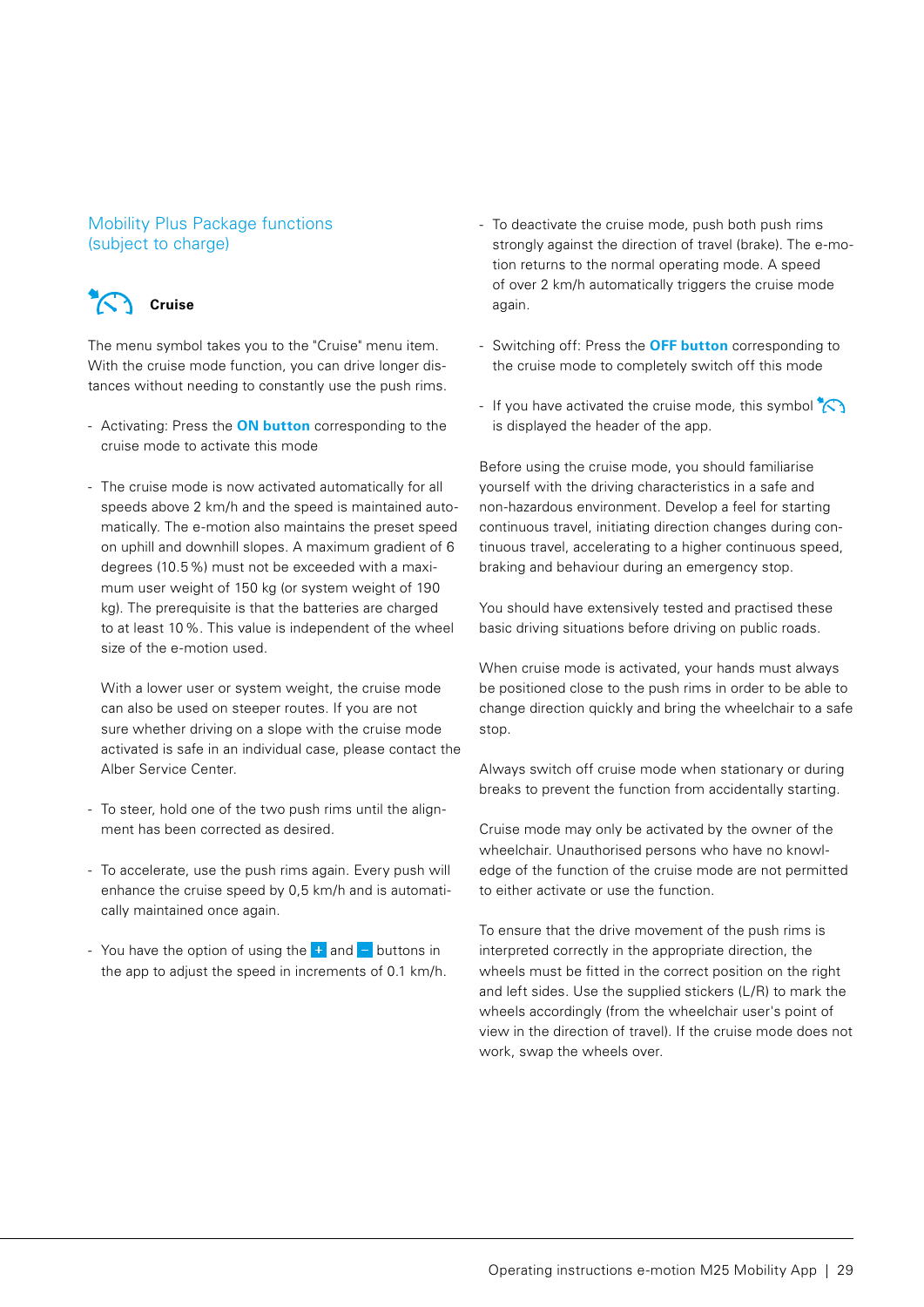### **4. ALL FUNCTIONS IN DETAIL**

Never use the wheelchair parking brakes to change direction while driving in cruise mode. The wheelchair brakes are parking brakes that should hold the wheelchair in its parking position, not operational brakes. Use other than for parking is only permitted in emergencies.

Always keep an eye on the road in front of you, as obstacles and road unevenness can cause the wheelchair's steering wheels to jam, which can lead to falls and serious injuries. Curbs may only be navigated with the cruise mode switched off, in order to avoid dangerous driving situations.

Cruise mode may not be used at the following hazardous locations: quay walls, landing and mooring points, paths and areas around water, unsecured bridges and dikes. Narrow paths, sloping roads (e.g. ramps and driveways), narrow paths on a hillside, mountain paths. Narrow and / or sloping / inclined paths on main and side roads or near cliffs. Foliage- and snow-covered or icy roads. Ramps and lifting devices on vehicles.

Unauthorised use is considered misuse of the device. Alber rejects all liability for any resulting damage.



**Speed**

The menu icon takes you to the **Speed** menu item. Here you can choose between a maximum assisted speed of 6 km/h or 8.5 km/h.

- Press the **ON button** to set the maximum assisted speed to 8.5 km/h
- Press the **OFF button** to set the maximum assisted speed to 6 km/h

The maximum assisted speed is only ever reached in assistance level 2, regardless of the selected travel profile.

**Important Note:** After activation of 8,5 km/h assist level 2 will be automatically activated. To switch between the assist levels the ECS remote control or the ECS function of the mobility app is required (subject to charge)

The maximum assistance speed may have been reduced by your specialist medical dealer through programming. In this case, it is no longer possible to set the maximum assisted speed using this menu item. If in doubt, contact your specialist medical dealer.

Observe country-specific traffic laws when increasing the assistance speed from 6 km/h to 8.5 km/h.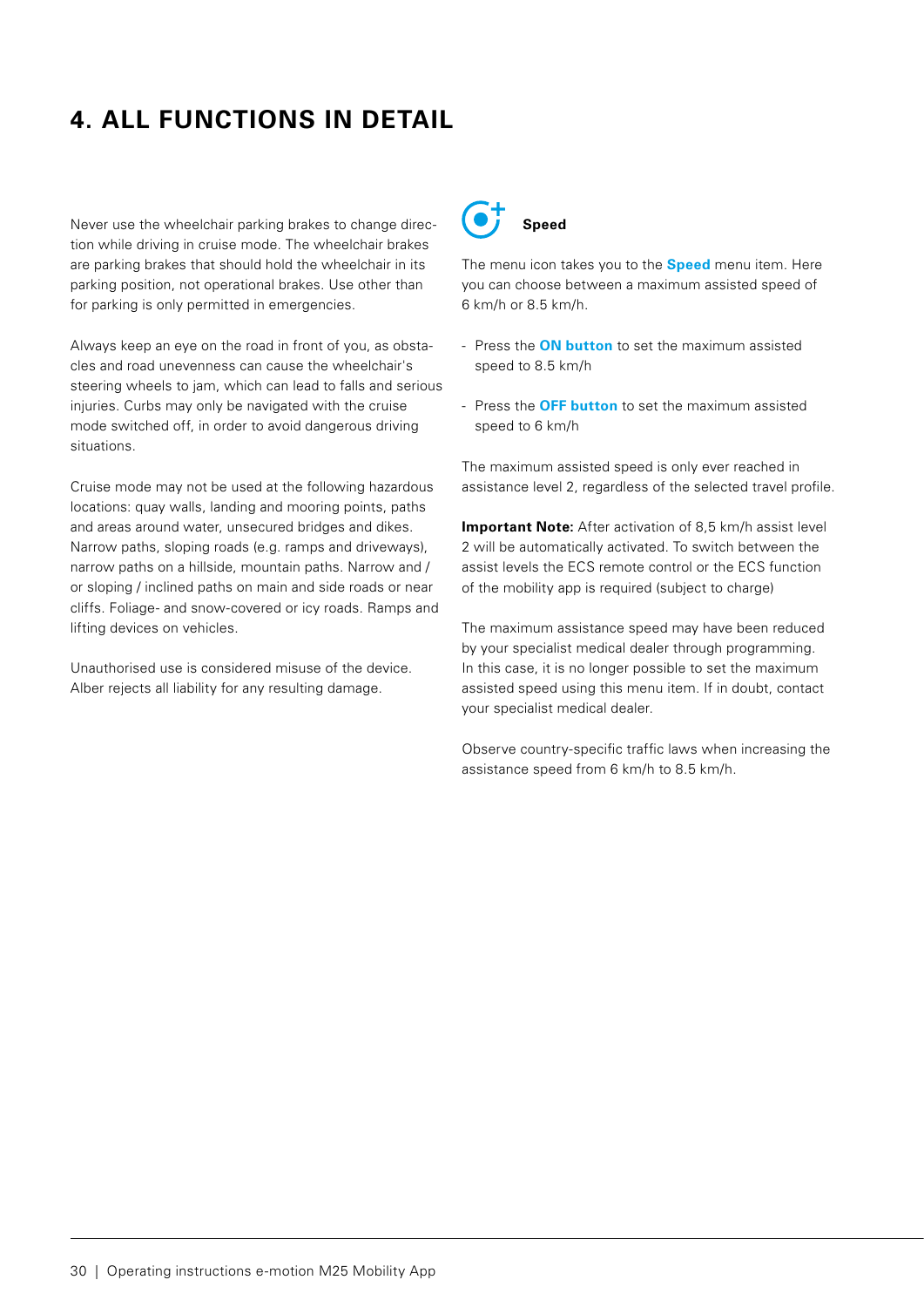

The menu icon takes you to the **Remote** menu item. Using this function you can remotely control the e-motion, e.g. to park your unoccupied wheelchair.

- Enter the 4-digit PIN code that you assigned the first time you paired your smartphone (see page 22).
- Use the corresponding buttons to select the type of control: **Motion**  $\oslash$  offers the option of controlling the e-motion by tilting the smartphone. The option **Joystick**  allows control via the virtual joystick shown in the app, which you can operate with one finger.
- Use the slider below to select the speed for the remote function. Sliding the controller to the right increases the speed of the remote function. Sliding the controller to the left decreases the speed.
- Start the remote function by pressing the Start button **D**. You can now control the e-motion remotely using the virtual joystick or by tilting the smartphone.
- To exit the function, press the Stop button  $\bigcirc$

Remote control of the wheelchair using the remote function is only permitted for unoccupied wheelchairs.

Watch out for obstacles in your immediate vicinity and avoid collisions. Do not use the function in small spaces, and only use it only indoors.

While the remote function is active, the maximum speed is limited to 2 km/h for safety reasons, regardless of the assistance level that has been set. The motor power is limited to 10% per wheel.

It is possible that heavy wheelchairs in conjunction with high-pile carpets or ramps may not be able to operate the remote function.

If the wheels are accidentally not fitted correctly, the steering directions forwards/backwards and left/right are reversed. In this case, use the Swap wheels function (page 23) and, if you have not already done so, attach the supplied "L" sticker to the left wheel and "R" sticker to the right wheel.

If you have forgotten or lost the PIN code, a new pairing is required (see page 22).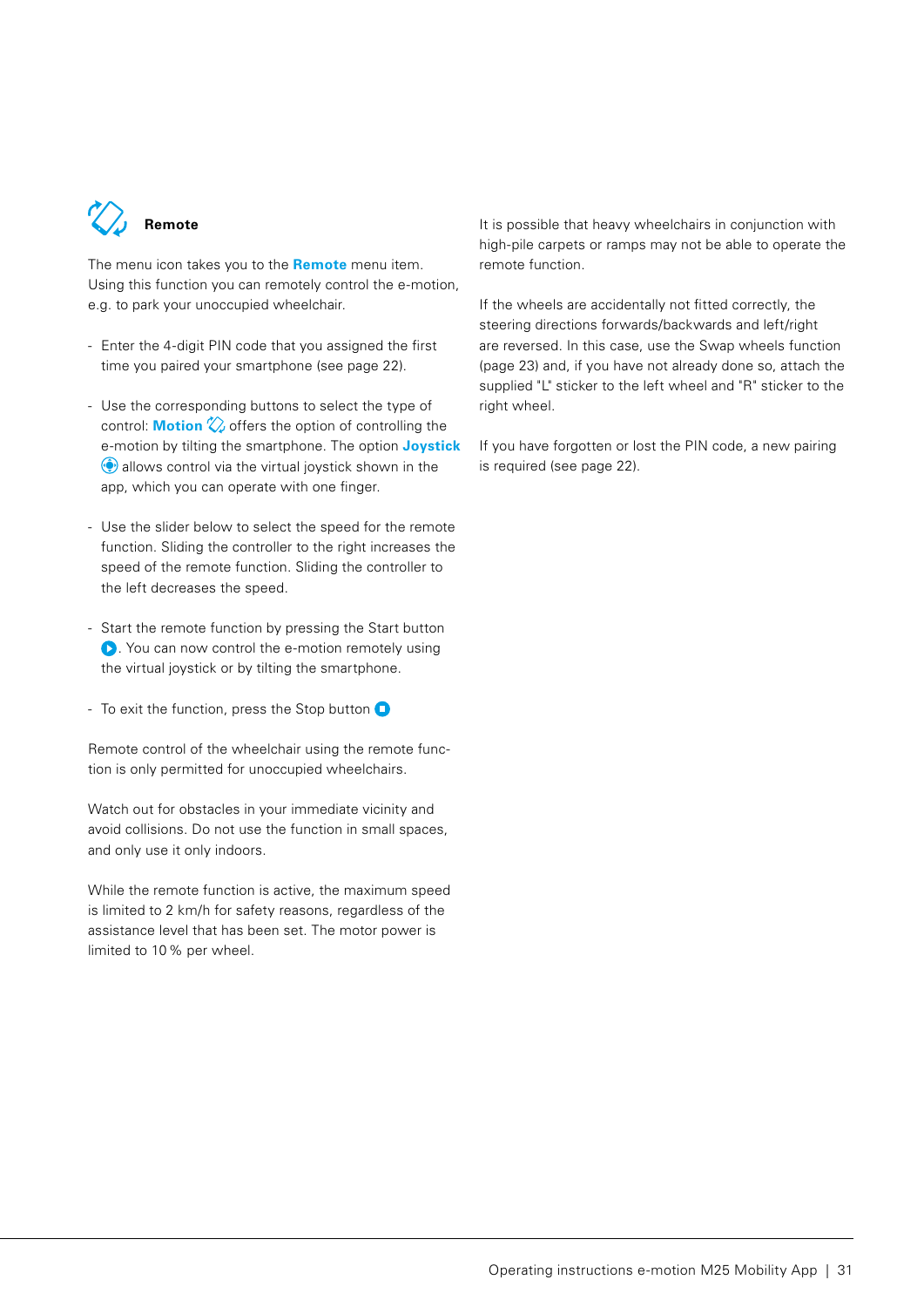### **5. SOFTWARE UPDATES**

#### Software updates

If a new version of the e-motion Mobility App is available, you will be notified by Google Play or the Apple App Store. Make sure that the settings in your account allow you to receive and install updates.

In addition, the e-motion Mobility App regularly checks for new versions of the wheel software for your e-motion wheels. If a new software (firmware) for your e-motion wheels is available, you will be informed accordingly and the Mobility App will guide you through the updating process.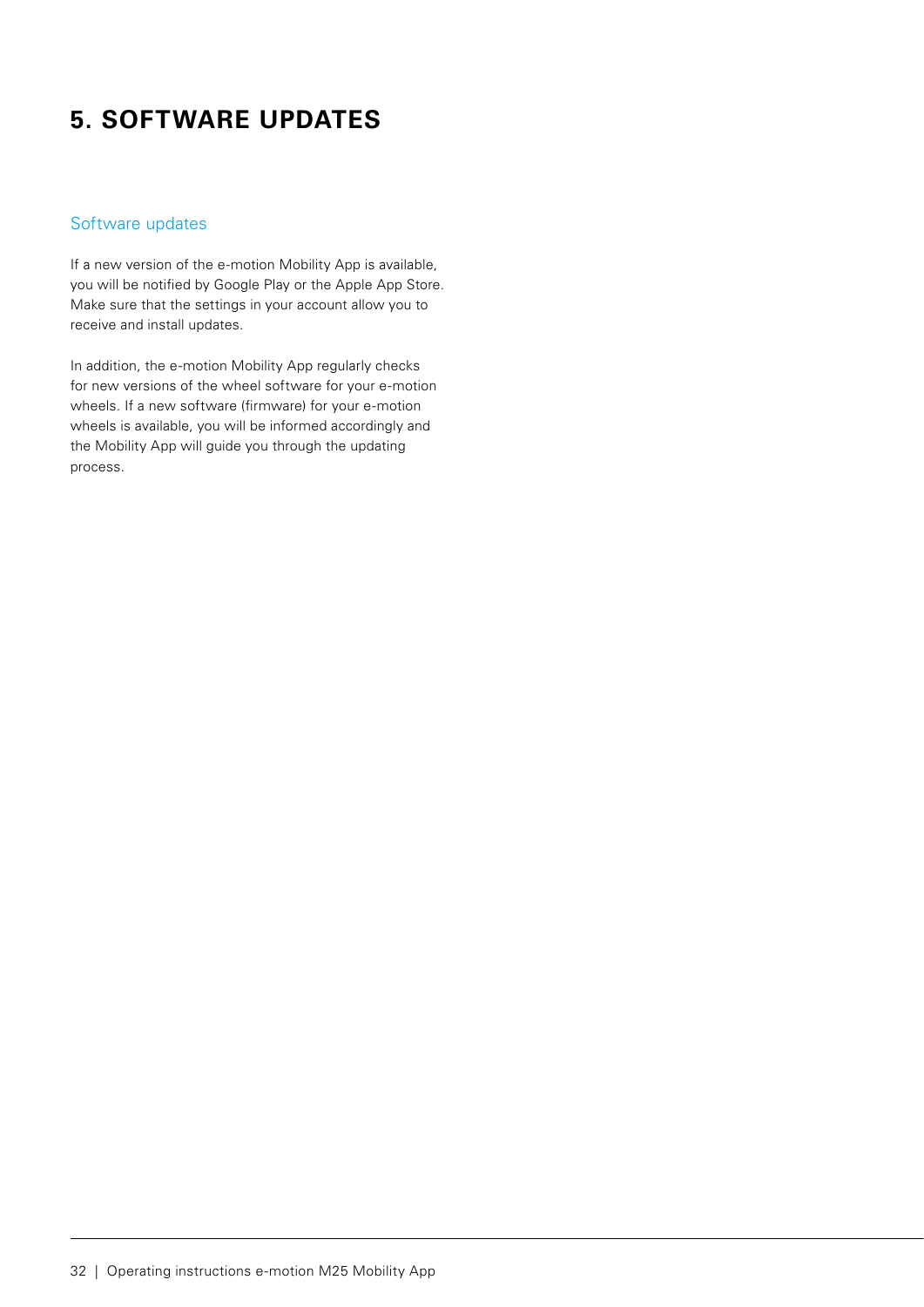### **6. SAFETY INSTRUCTIONS**

#### General safety information for the e-motion Mobility App

Do not let the app distract you while driving with the e-motion. When driving with the e-motion, your hands should always be close to the push rims. Always keep an eye on the route.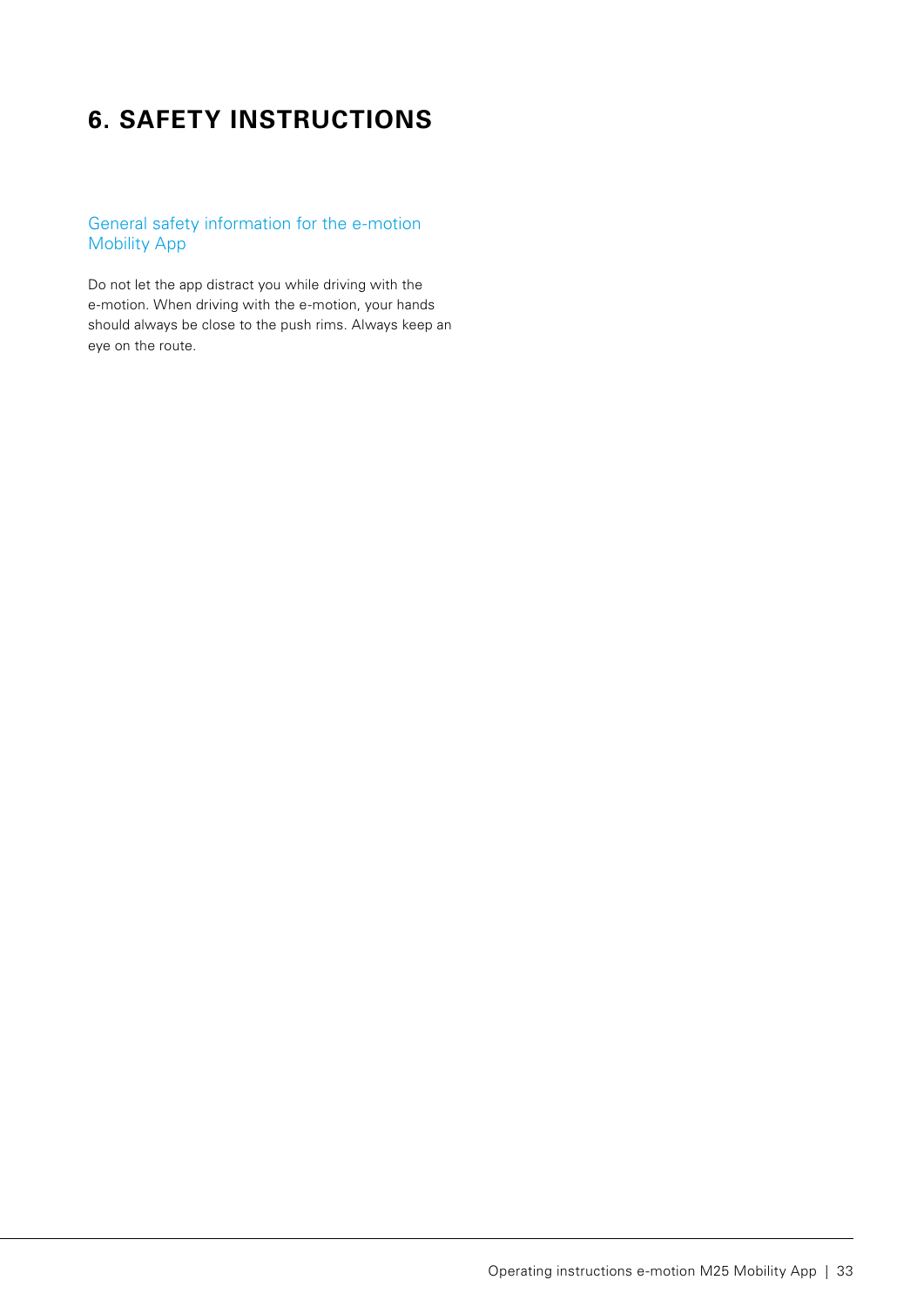### **INNHOLD**

**NO**

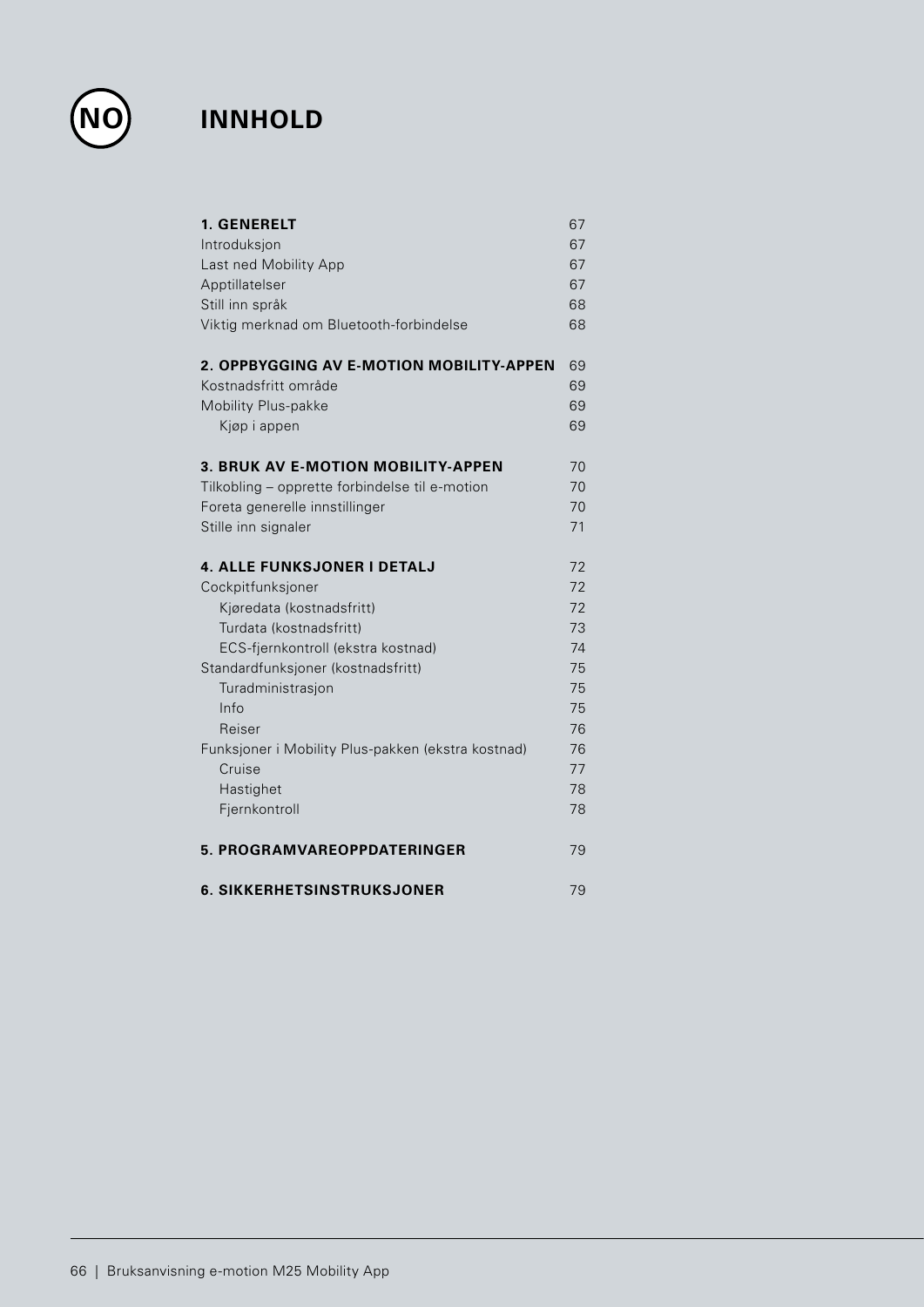### **1. GENERELT**

#### Introduksjon

Med e-motion mobility-appen kan du bruke en rekke nyttige tilleggsfunksjoner for e-motion, noe som øker mobiliteten din og gjør driften av e-motion enda mer komfortabel.

Denne veiledningen gir deg oversikt over de viktigste funksjonene til e-motion Mobility-appen, og forklarer hvordan du bruker den. Den erstatter ikke bruksanvisningen for e-motion, som følger med drivhjulene. Du må derfor være oppmerksom på innholdet og spesielt sikkerhetsinstruksjonene før bruk av e-motion. Hvis du er i tvil, ta kontakt med din spesialforhandler.

Den veiledningen kan også lastes ned fra lenken i det feltet.

**www.alber.de/en/help-service/downloads/**

#### Last ned Mobility App

e-motion Mobility-appen følger ikke med e-motion. Den kan når som helst lastes ned kostnadsfritt for Android via Google Play Store, og for iOS via Apple App Store.

Sjekk før du installerer e-motion Mobility-appen om den er kompatibel med operativsystemversjonen du bruker på smarttelefonen din (Android eller iOS). Hvilken utgave som er nødvendig for feilfri drift av appen, finne du ut i Google Play Store eller i Apple App Store.



Du finner e-motion Mobility-appen med søkebegrepet: **e-motion M25**

Alternativt kan du skanne inn QR-koden nedenfor med smarttelefonen din. Da kommer du direkte til appen.\*







#### Apptillatelser

Når du starter appen for første gang, vil du være det bedt om å gi apptillatelser. Du må bekrefte disse tillatelsene for å kunne bruke e-motion Mobility app. For din beskyttelse samles data bare inn på din eget initiativ, dvs. når du bruker den respektive funksjonen.

**Merknad:** Tilgangsrettigheter og kategorisering av disse er spesifisert av Apple og Google. Disse kan ikke endres.

\*Veiledning: For å skanne inn QR-koden er det som regel nødvendig at du har installert en app til skanning av QR-koder på smarttelefonen din.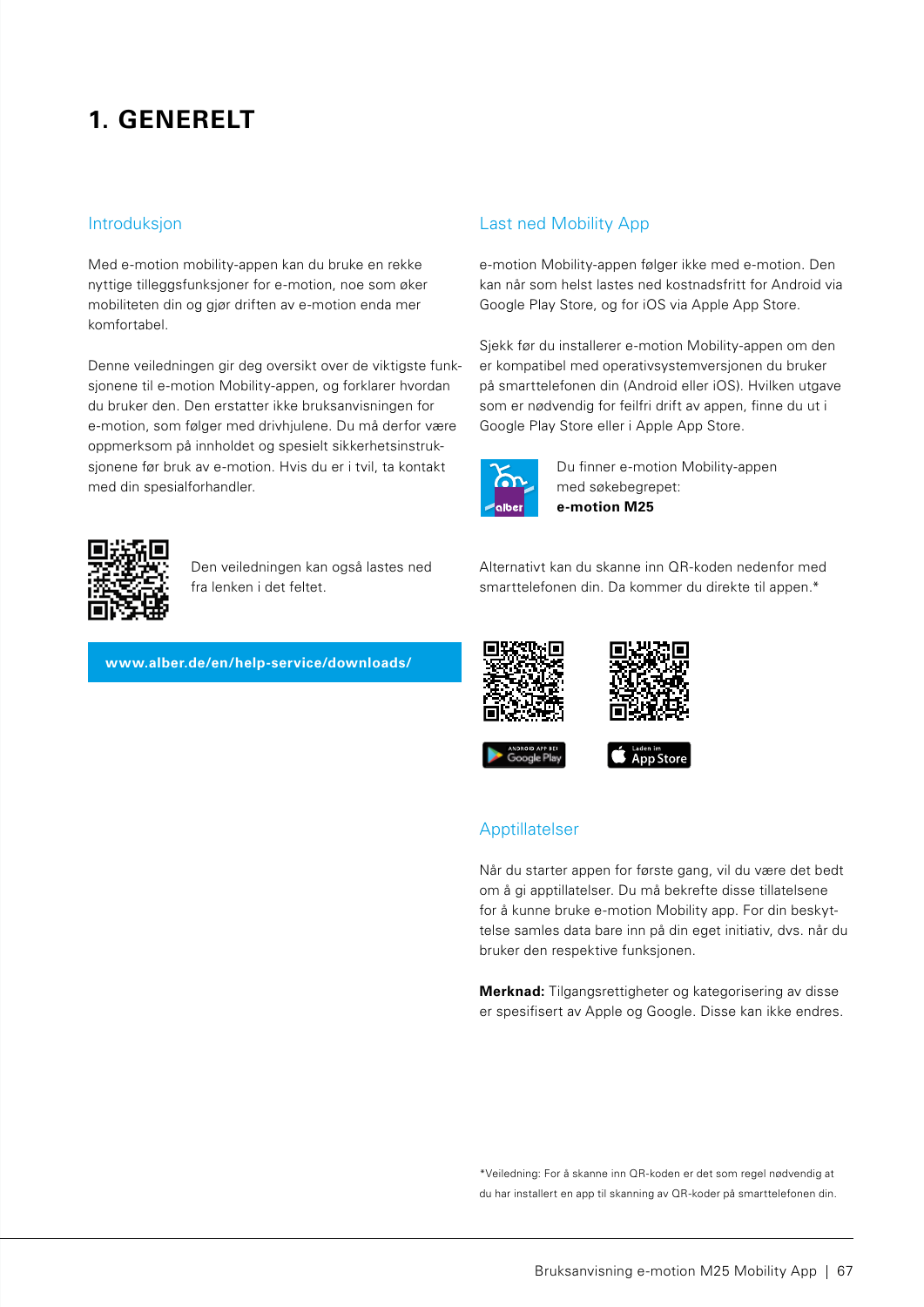### **1. GENERELT**

#### Still inn språk

Språket i e-motion Mobility-appen tar utgangspunkt i språket som er innstilt i operativsystemet for smarttelefonen din. e-motion Mobility-appen er tilgjengelig på fem språk: tysk, engelsk, fransk, nederlandsk og norsk. Dersom operativsystemet i smarttelefonen din er innstilt på et annet språk enn disse, vises e-motion Mobility-appen automatisk på engelsk.



#### Viktig merknad om Bluetooth-forbindelse

e-motion-hjulene er utstyrt med det nyeste Bluetooth-teknologien, og sørger for rask forbindelse og stabil datautveksling med smarttelefonen din. Dessuten blir dataene kryptert ved overføringen. I enelte tilfelle kan Bluetoothforbindelsen likevel bli påvirket av eksterne forstyrrelser. Dersom det ikke kan opprettes forbindelse mellom smarttelefonen og e-motion-hjulene, eller forbindelsen blir brutt, kan følgende eksterne forstyrrelser være årsaken.

#### **Mikrobølgeovner**

Bruk av mikrobølger i nærheten av Bluetooth-enheten kan forforårsake forstyrrelser.

#### **Direct Satellite Service (DSS)**

Koaksialkabler og kontakter som brukes av noen parabolantenner kan forårsake forstyrrelser. Sjekk kabelen for skader som kan forårsake radioforstyrrelser (HF-tap). Hvis du mistenker en feil, kan du prøve å bruke en erstatningskabel. Telefoner med 2,4 GHz eller 5 GHz.

#### **Trådløse telefoner**

En trådløs telefon som opererer i 2,4 GHz- eller 5 GHz-området kan forårsake forstyrrelser av trådløse enheter eller nettverk under telefonsamtaler.

#### **Trådløse videosendere**

Trådløse videosendere som opererer innenfor en båndbredde på 2,4 GHz eller 5 GHz, kan forårsake forstyrrelser av trådløse enheter eller nettverk.

#### **Trådløse høyttalere**

Trådløst lydutstyr som opererer innenfor en båndbredde på 2,4 GHz eller 5 GHz, kan forårsake forstyrrelser av andre trådløse enheter eller nettverk.

#### **Andre trådløse enheter**

Andre trådløse enheter som opererer innenfor en båndbredde på 2,4 GHz eller 5 GHz (mikrobølgesendere, trådløse kameraer, babymonitorer, naboers Wi-Fi-enheter, etc.) kan forstyrre Bluetooth-tilkoblinger.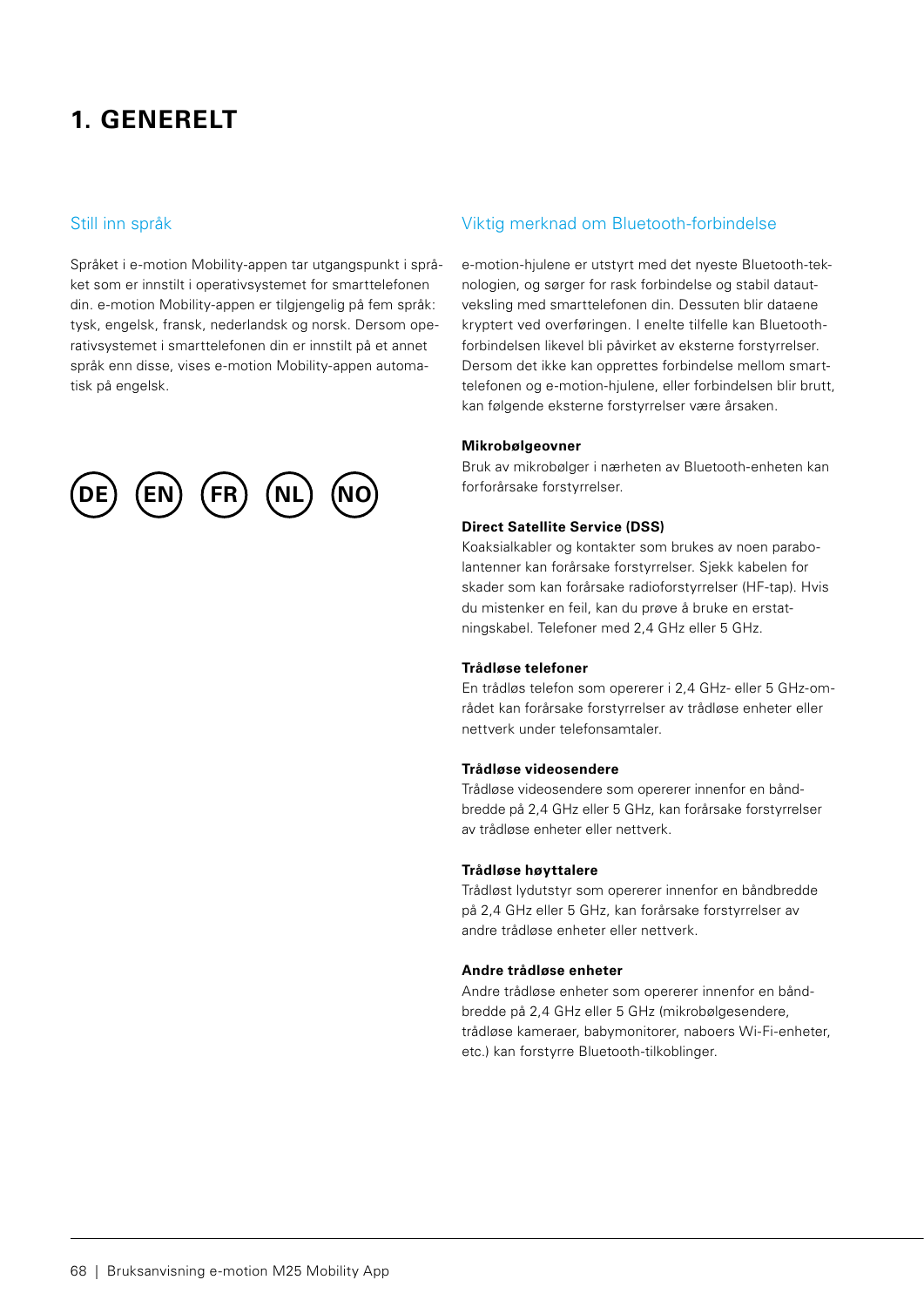### **2. OPPBYGGING AV E-MOTION MOBILITY-APPEN**

e-motion Mobility-appen er inndelt i tre områder:

- Kostnadsfritt område
- Mobility Plus-pakke
- Proffområde

#### Kostnadsfritt område

Funksjonene i dette området kan brukes direkte og kostnadsfritt, uten begrensninger, så snart appen er lastet ned.

- Valg mellom fem forhåndsinnstilte kjøreprofiler
- Visning av batteristatus, hastighet og kjørte kilometer
- Registrering og administrasjon av turer ved hjelp av GPS-sporing
- Automatisk utlading av batteriet for oppbevaring eller flyreiser
- Forhandlersøk, kontakt med Alber Service
- Visning av feilmeldinger med anbefalte handlinger

#### Mobility Plus-pakken

Mobility Plus-pakken gjør en rekke smarte tilleggsfunksjoner i e-motion Mobility-appen tilgjengelige, og henter mer ut av e-motion.



#### **Hastighet**

 Øker den maksimale støttehastigheten fra 6 m/t til 8,5 km/t



#### **Cruise**

 Cruisekontroll for å holde en innstilt hastighet (fungerer også i opp- og nedoverbakker)



#### **Fjernkontroll**

 Fjernstyring av en rullestol ingen sitter i via smarttelefon



#### **ECS**

 Bekvem inn- og utkobling av hjulene, valg av støttenivåer og aktivering av tilbakerullingsorsinkelsen



#### **Pushteller**

 Målrettet analysering og optimalisering av kjøreadferden

#### **Foreta kjøp i appen**

Alle funksjonene i Mobility Plus-pakken kan testes gratis i 30 dager. For å starte den gratis prøveperioden, velg en av de betalte funksjonene i appen og følg instruksjonene. Den gratis prøveperioden er bare tilgjengelig en gang for hvert e-motion-system. Når prøvemåneden har startet, kan den ikke avbrytes.

For å kjøpe Mobility Plus-pakken trenger du en konto i Google Play eller Apple Appstore. I denne kontoen må du oppgi et gyldig betalingsmiddel, for eksempel et kredittkort.

For å fullføre kjøpet følger du dialogen som vises. Deretter kan du bruke funksjonene i Mobility Plus-pakken, eller de enkeltfunksjonene du har valgt.

Funksjonene i Mobility Plus-pakken kan bare brukes i forbindelse med et e-motion-hjulpar. Bruk med flere e-motion-systemer er ikke mulig. Det er imidlertid mulig å drive appen på flere smarttelefoner, og knytte dem til e-motion-systemet etter behov.

#### Proffområde

Proffområdet på e-motion Mobility-appen er sikret med en PIN-kode, og gjør det mulig for spesialforhandleren å foreta dyptgripende innstillinger på din e-motion. Ikke foreta endringer i proffområdet uten å ha avtalt dette med spesialforhandleren på forhånd.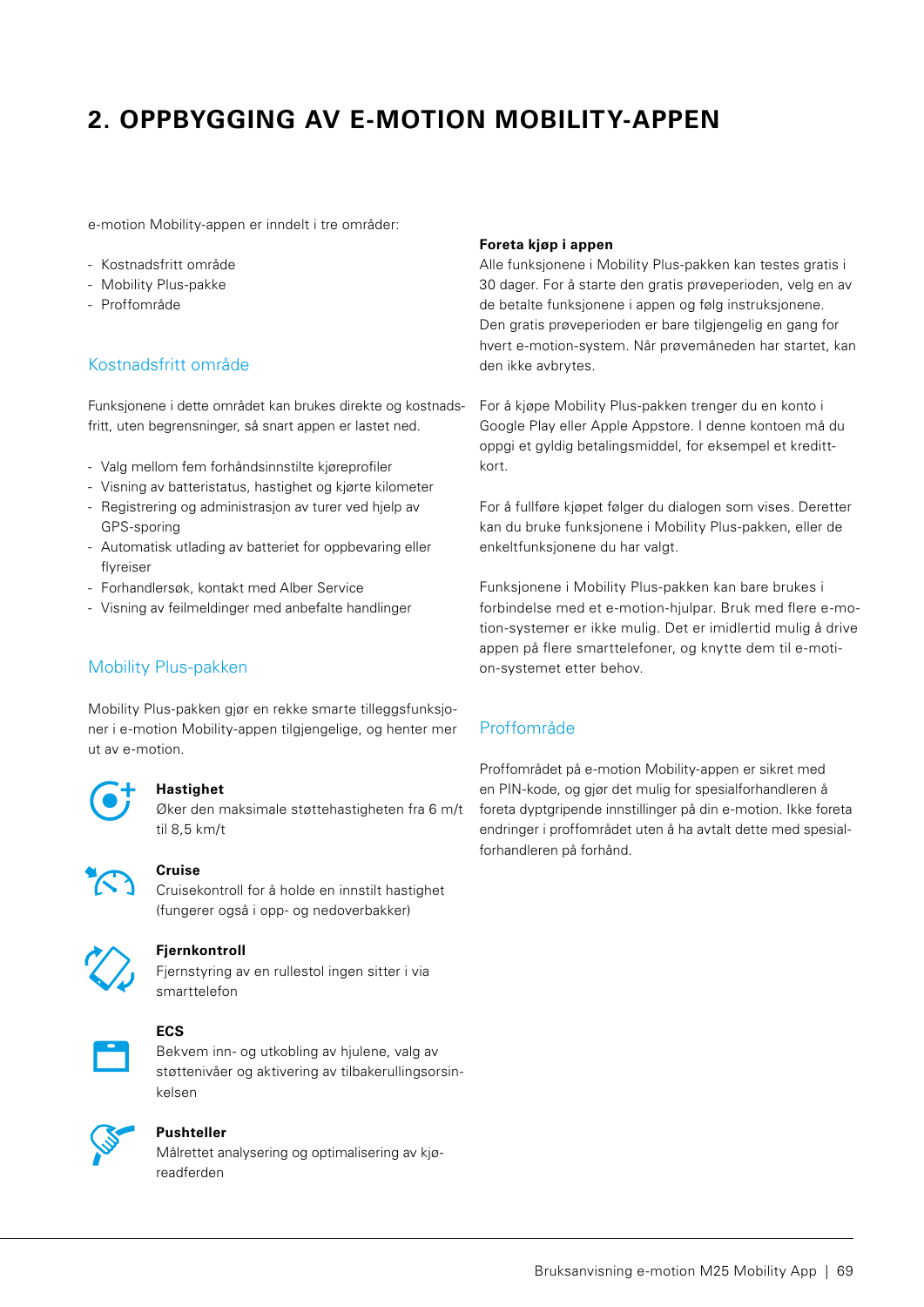### **3. BRUK AV E-MOTION MOBILITY-APPEN**

#### Tilkobling – opprette forbindelse til e-motion

- Slå på e-motion-hjulene via på/av-bryteren.
- Start e-motion M25 Mobility App på smarttelefonen din og kontroller at smarttelefonens Bluetooth-funksjon er aktivert. Kontroller også at e-motion Mobility App har tilgang til kameraets Bluetooth-funksjon på smarttelefonen din.
- Trykk på tilkoblingssymbolet i appen (øverst til høyre) og velg alternativet "Søk etter e-motion-hjul".
- Velg så de to e-motion-hjulene som du vil koble og start tilkoblingsprosessen.
- Smarttelefonens kamera startes automatisk.
- Skann QR-koden på venstre og høyre e-motion-hjul som beskrevet i appen. Du finner koden på et klistremerke på hjulnavets kant (se bilde). Avhengig av hjulets posisjon kan det være nødvendig å dreie e-motion-hjulet litt for å kunne skanne koden ovenfra.



- Hvis begge koder ble skannet, blir du bedt om å opprette en valgfri PIN-kode bestående av minst fire og maksimalt 10 tegn. Oppgi PIN-koden på nytt for å forsikre deg om at du har skrevet inn riktig kode, og noter PIN-koden slik at du husker den til senere. PIN-koden brukes til å starte appen og å opprette forbindelsen.

**Merknad:** Hvis du ikke finner en QR-kode på hjulene eller ECS-fjernkontollen, eller ikke får skannet disse, må du ta kontakt med forhandleren din eller Alber Service Center. Hvis du har glemt PIN-koden, kan du til enhver tid tilbakestille den via menyelementet "Innstillinger" i appen. Du må så skanne QR-kodene på hjulene på nytt for å koble til appen.

**Merknad:** App-funksjonene i Mobility Plus-pakken kan bare brukes sammen med et e-motion-hjulpar. Tilkobling til og forbindelse med andre e-motion-systemer er riktignok mulig, men er begrenset til de kostnadsfrie funksjonene.

#### Foreta generelle innstillinger

|   |                     |                  |  | $\sqrt[3]{\bullet}$ 12:30 |    |
|---|---------------------|------------------|--|---------------------------|----|
| ⊨ | <b>COCKPIT</b>      |                  |  | (A)                       | ငာ |
|   | <b>DRIVING DATA</b> | <b>TOUR DATA</b> |  | <b>ECS</b>                |    |

Via menysymbolet kommer du til menypunktet **Innstillinger**. Her kan du foreta ulike innstillinger. **LECS**<br> **C**<br> **Lectron C**<br> **Lectron C**<br> **Lectron C**<br> **Lectron C**<br> **Lectron C**<br> **Lectron C**<br> **Lectron C**<br> **Lectron C**<br> **Lectron C**<br> **Lectron C**<br> **Lectron C**<br> **Lectron C**<br> **Lectron C**<br> **Lectron C**<br> **Lectron C**<br> **Lectron C**<br>

- Mine opplysninger: Her kan du angi navn, adresse og<br>kontaktinformasion, Dersom du på et senere tidspunk kontaktinformasjon. Dersom du på et senere tidspunkt vil kontakte Alber Service via info-funksjonen (side 75), blir disse opplysningene automatisk lagt inn i e-posten du sender.
- Kroppsvekt: Her kan du angi kroppsvekten din. Denne informasjonen blir brukt i turmodus for å beregne det<br>teoretiske kaloriforbruket. teoretiske kaloriforbruket.
- Min spesialforhandler: Her kan du velge en spesialforhandler som favoritt. For å gjøre dette, angir du ønsket sted i søkefeltet eller får ved hjelp av GPS se alle spesialforhandlere i nærheten. På kartet velger du så den spesialforhandleren du vil merke som favoritt. Deretter bekrefter du valget ved å trykke på  $\blacklozenge$ -knappen.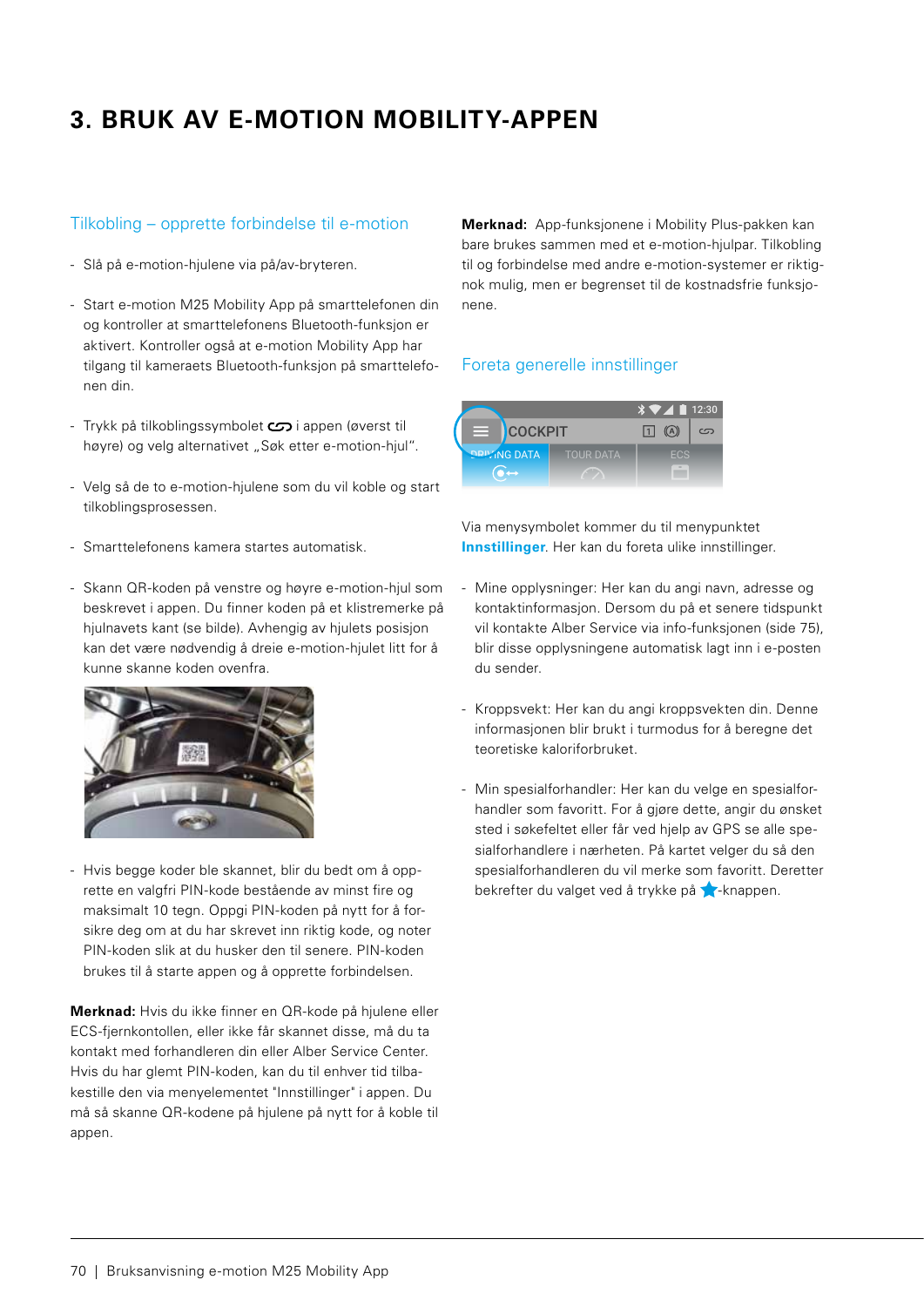I funksjonen "Spesialforhandler" under menypunktet **Info** (side 75) vises nå alltid den spesialforhandleren du har merket som favoritt først.

- Enheter: Her kan du stille om avstandsenheter fra kilometer til mil. Denne innstillingen påvirker alle hastighetsog avstandsangivelser i appen. Vektangivelsen blir også omstilt fra kg til lbs.
- Pause tur ved stillstand: Når dette alternativet er aktivert, stoppes tidsmålingen når du tar pause i kjøringen i turmodus, og fortsetter først når e-motion kjører videre.
- Slett hjul/PIN: Med denne funksjonen kan du tilbakestille PIN-koden for appen og tildelingen til venstre / høyre for drivhjulene. Deretter må du foreta en ny sammenkobling, som beskrevet på side 70.
- Bytt ut ECS: Hvis du vil oppgradere eller bytte en ECS-fjernkontroll, velger du dette alternativet. Skann QR-koden på baksiden av ECS-fjernkontrollen, og følg instruksjonene i brukerhåndboken til ECS-fjernkontrollen.
- Bytt kontrollenhet (alleen tilgjengelig for e-motion DuoDrive): Als u de DuoDrive-kontrollenhet moet vervangen, knapp u de QR-kode på de achterkant van de regeleenheid og gaat u te werk soos beskrevet i de brukerhandleiding van de regeleenheid.
- Bytt hjul: Denne funksjonen skal bare velges dersom tilordningen av e-motion-hjulene venstre/høyre ikke er korrekt. Det merkes f.eks. dersom e-motion går motsatt vei av styrespakbevegelsen ved bruk av fjernkontrollen, eller hvis det ikke er mulig å aktivere cruisekontrollen ved kjøring fremover. Sjekk også klistremerkene for høyre og venstre som er plassert på hjulene, ved et virtuell hjulbytte.

**Merk:** Av sikkerhetsmessige årsaker er denne funksjonen ikke tilgjengelig hvis en DuoDrive-kontrollenhet tidligere har blitt koblet til drivhjulene.

#### Stille inn signaler

Via menysymbolet kommer du til menypunktet **Signaler**. Her kan du stille inn lydsignalene og de visuelle signalene på e-motion.

- Lydstyrke: Du kan stille inn lydstyrken på signaltonen når du slår e-motion på og av og ved omkobling av støttenivå, i to nivåer. Dessuten kan du slå signaltonen helt av. OBS!: Feilmeldinger og advarsler blir ikke berørt av disse innstillingene.
- LED-er ved lading: Du kan velge om LED-ene på de to drivhjulene skal være aktive under lading. Fra fabrikken er det haket av for "På" for ladeindikatoren. Dersom LED-indikatoren er slått av under lading, kan du se på selve laderen om ladingen fortsatt pågår, eller om den er avsluttet.
- LED-er ved kjøring: Du kan velge om LED-ene på de to drivhjulene skal være på eller av under kjøring. Fra fabrikken er det haket av for "På" for LED-er under kjøring. Dersom e-motion står stille, slås LED-indikatorene på automatisk. Av sikkerhetsgrunner kan denne funksjonen ikke deaktiveres.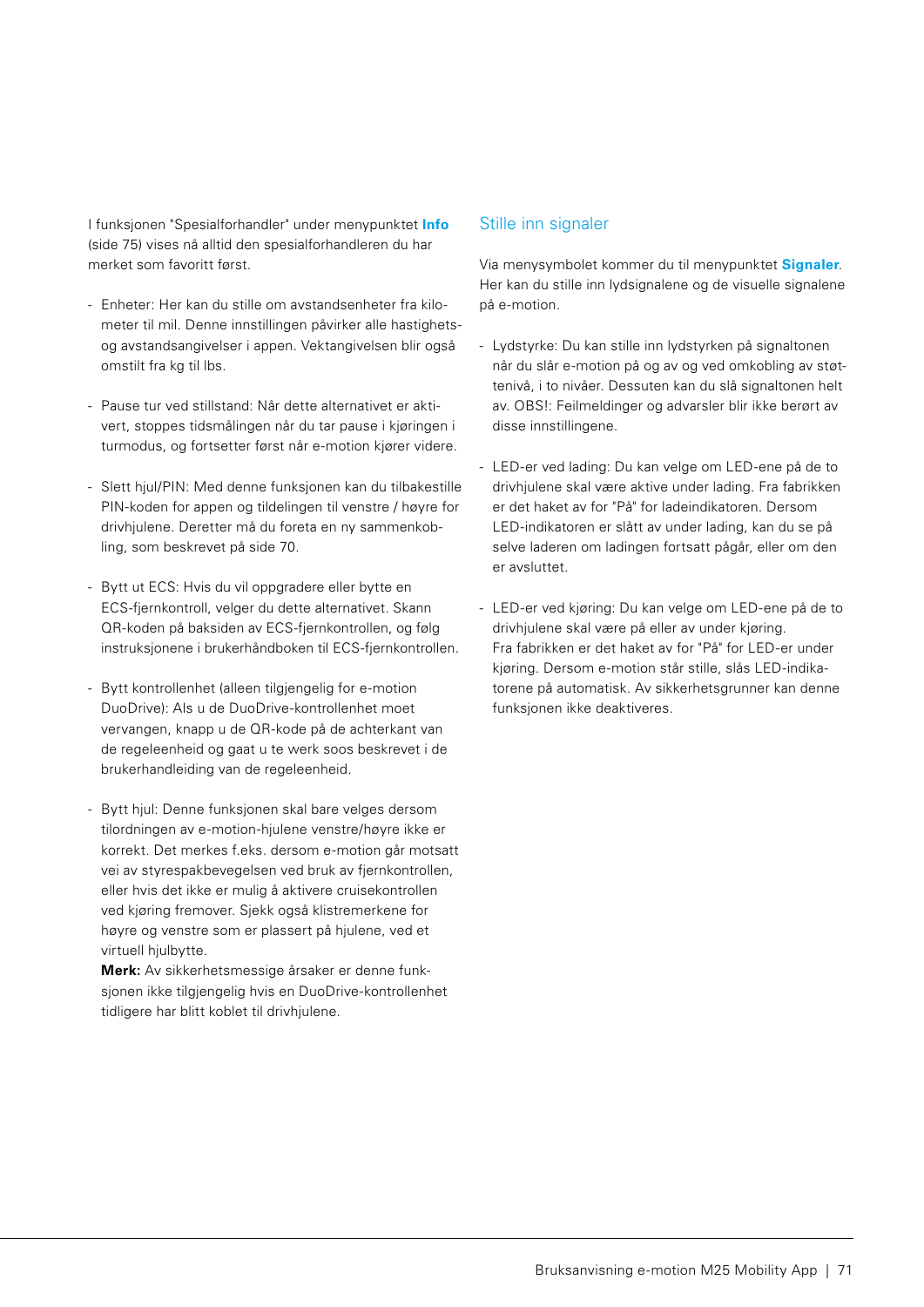### **4. ALLE FUNKSJONENE I DETALJ**

#### **Cockpitfunksjoner**

Cockpiten på e-motion Mobility-appen er utgangspunkt for en rekke ulike funksjoner.

Du kommer til cockpiten via menysymbolet. Cockpiten er inndelt i tre områder, som kan velges via følgende tre fanesymboler.





#### **Kjøredata (kostnadsfritt)**

- Batteriindikator: De to batterisymbolene viser den aktuelle ladetilstanden for de to e-motion-hjulene i prosent. Av tekniske grunner kan det vises at avvik på +/- 5% mellom høyre og venstre hjul.
- Hastighet og strekning: Ved å trykke på piltastene  $\langle \rangle$ kan man veksle mellom visning av aktuell hastighet og kjørt totalstrekning. Andre kjøredata kan hentes opp i området "Turdata" (side 73).
- Kjøreprofiler: For e-motion kan du velge fritt mellom fem forhåndsinnstilte kjøreprofiler. Fra fabrikken er kjøreprofilen "Standard" valgt. Trykk på feltet med den innstilte kjøreprofilen for å komme til valg av kjøreprofil, hvor du velger en profil som passer.

#### **Kjøreprofilen "Standard" (fabrikkinnstilling)**

Passer for en bred personkrets. Allerede i støttenivå 1 reagerer systemet moderat følsomt på startbevegelser, og i nivå 2 gir det betraktelig mer motorstøtte samt en høyere slutthastighet ved lengre etterløp for mindre skyvebevegelser ved kjøring utendørs.

Støttenivå

#### **Kjøreprofilen "Følsom"**

For personer med begrenset funksjon i hendene og/eller relativt lite kraft i armene. Ved høy motoreffekt reagerer systemet relativt følsomt på startbevegelser allerede i støttenivå 1, men er lett å beherske etter et relativt kort etterløp. I trinn 2 får man enda mer motorstøtte og et lengre etterløp ved høyere slutthastighet.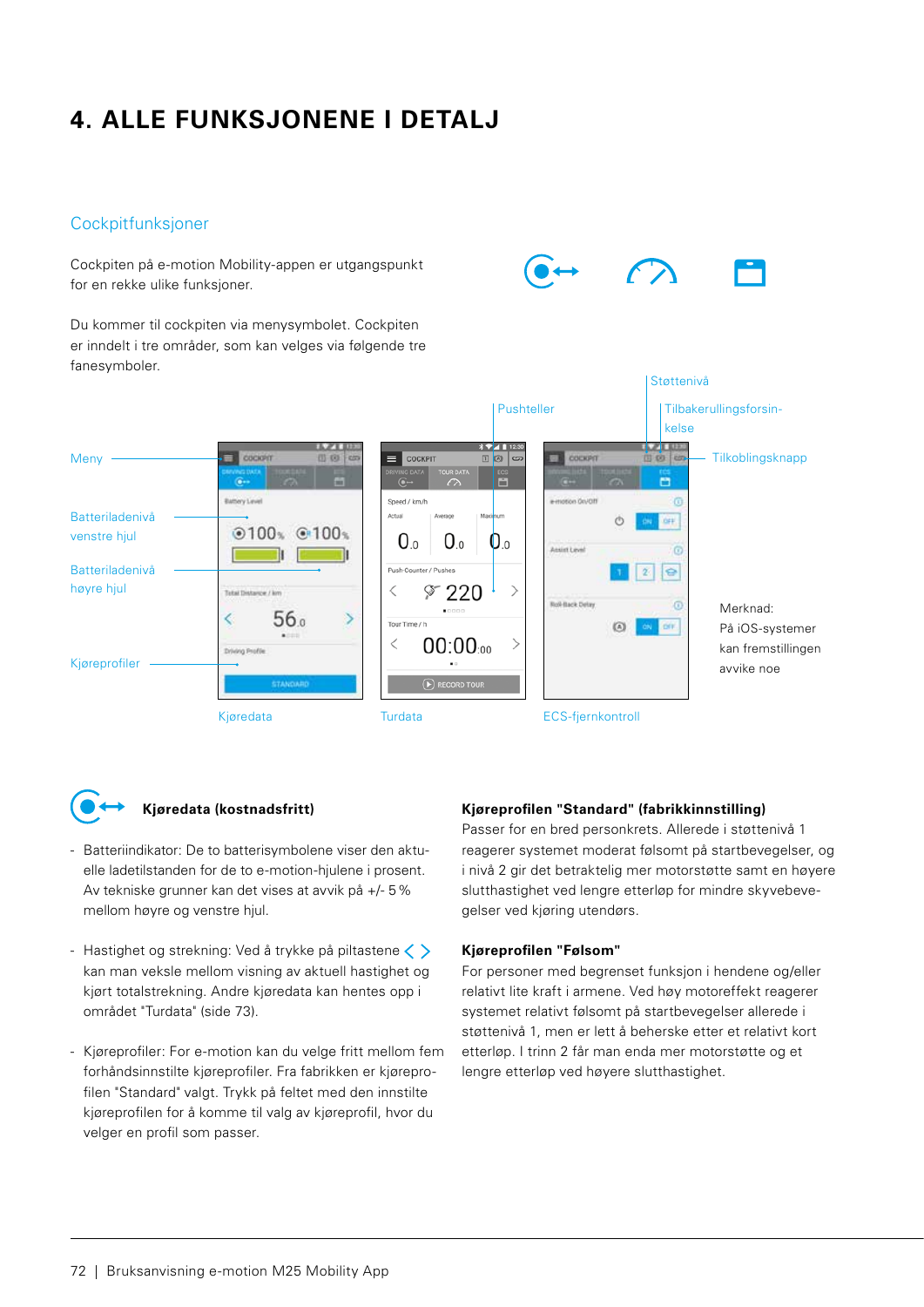#### **Kjøreprofilen "Følsom Plus"**

For svært svake rullestolbrukere med minimal arm- eller håndfunksjon (f.eks. Muskeldystrofi). e-motion reagerer veldig sensitivt og følsomt på lette bevegelser på drivringene i begge assistansenivåene. Det kan være nødvendig å justere dreiemomentet av en autorisert forhandler i den avanserte delen av appen eller å justere sensorfølsomheten til drivhjulet.

#### **Kjøreprofilen "Soft"**

Passiv modus for svært uøvde personer eller personer med kognitive begrensninger. Systemet reagerer ved lav motoreffekt lite følsomt på startbevegelser i støttenivå 1 og 2, og er lett å beherske på grunn av et relativt kort etterløp og en relativt lav hastighet.

#### **Kjøreprofilen "Aktiv"**

For aktive personer med full funksjon i hendene og/ eller relativt mye kraft i armene. I støttenivå 1 reagerer systemet følsomt på startbevegelser ved relativt lav motoreffekt. Trinn 2 har et tydelig lengre etterløp ved svært høy motoreffekt og hastighet.

**OBS!:** Kjøreegenskapene til e-motion endrer seg betraktelig når man bytter kjøreprofil. Fremfor alt kan motorkraften, starttiden og etterløpet etter en vellykket startbevegelse være svært forskjellig fra profil til profil.

Ved bytte av kjøreprofil bør du alltid velge støttenivå 1 først før du går over til støttenivå 2.

Omkobling av støttenivå er bare mulig når e-motion er utstyrt ned en ECS-fjernkontroll eller ECS-funksjonen (side 74) i appen er frigitt (Mobility Plus-pakken).

Dessuten har spesialforhandleren mulighet til å innstille e-motion individuelt til dine krav og din kjøreadferd. Når spesialforhandleren har foretatt programmering, er det ikke lenger mulig å velge forhåndsinnstilte kjøreprofiler. I cockpiten vises da bare profilen "Individuell".

### **Turdata (kostnadsfritt)**

Med turfunksjonen kan du registrere turen under kjøring med e-motion. Appen bruker GPS-dataene i smarttelefonen din for å gjøre dette.

- Starte turen: Trykk på startknappen  $\bullet$  for å starte registreringen av en tur
- Under registreringen av en tur vises følgende verdier i cockpiten:
	- Aktuell hastighet
	- Gjennomsnittshastighet
	- Maksimal hastighet
- Ved hjelp av piltastene  $\langle \rangle$  kan du veksle mellom følgende visninger under registreringen:
	- Turtid / totaltid
	- Total strekning / turstrekning / kaloriforbruk / tur-høydemeter
- Med Mobility Plus-pakken har du dessuten en startbevegelsesteller tilgjengelig. Den viser hvor ofte griperingene har blitt svingt ut i løpet av turen. Dermed kan du målrettet optimere kjøreadferden din. Indikatoren beregner middelverdien av startbevegelsene for venstre og høyre e-motion-hjul.
- Stoppe turen: Trykk på stoppknappen  $\bigcap$  for å avslutte registreringen av en tur. Deretter har du mulighet til å avslutte turen, ta pause i turen eller fortsette turen. Hvis du velger "Avslutt" blir du bedt om å angi et navn for turen. Det kan være på inntil 20 tegn.
- Historikken til alle lagrede turer finnes under menypunktet **Turadministrasjon** (side 75). Der kan du også se ruten for hver enkelt tur på et interaktivt kart, forutsatt at GPS-dataene ble registrert.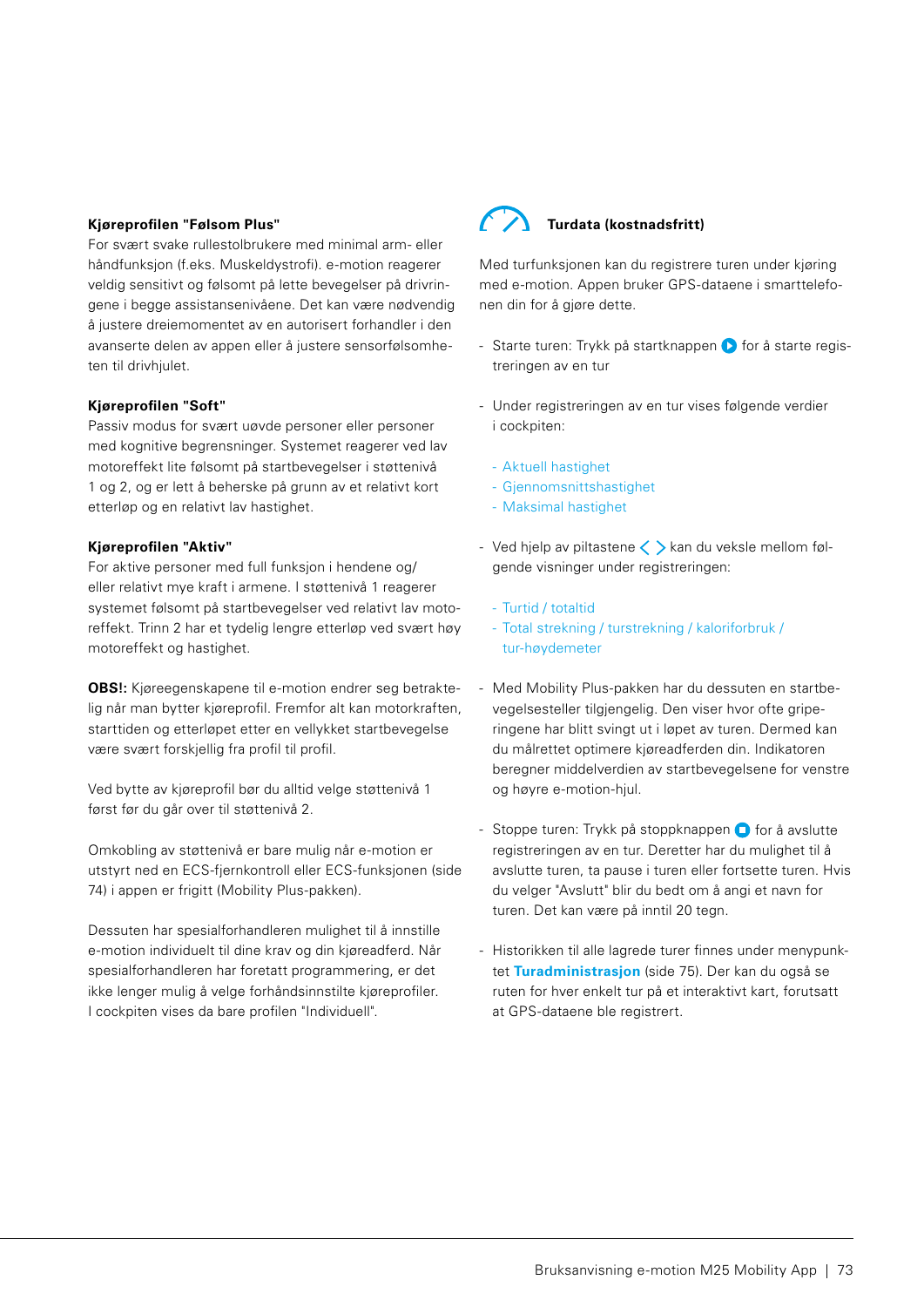### **4. ALLE FUNKSJONENE I DETALJ**



#### **ECS-fjernkontroll (Mobility Plus-pakken)**

- Med e-motion Mobility-appen kan du simulere alle funksjoner i ekstrautstyret ECS-fjernkontroll etter ønske.
- Tilbakerullingsforsinkelse: Tilbakerullingsforsinkelsen gjør det lettere å kjøre opp skråninger og ramper, og forhindrer at rullestolen ruller tilbake under griping etter en startbevelgelse. Du kan kjøre opp skråninger som vanlig, mens e-motion hjulene vil oppføre seg i henhold til den valgte kjøreprofilen og støttenivået. Hvis hjulelektronikken registrerer at hjulet ruller i mot den opprinnelige retningen, vil tilbakerullingsforsinkelsen automatisk starte. Etterpå vil hjulene til e-motion bremses via en elektrisk funksjon i 5 sekunder og dermed forhindres tilbakerulling.

Deretter vil to korte pipelyder høres, og bremsefunksjonen vil rolig avbrytes. Avhengig av skråningen og vekten til personen, vil befinnes seg i hjulene frittløp etter noen få sekunder. En innledende startbevegelse på griperingen (fremover eller bakover) i løpet av de nevnte 5 sekundene vil oppheve bremsefunksjonen umiddelbart, og kjøringen kan fortsette.

Tilbakerullingsforsinkelsen holder posisjonen sikkert ved en maksimal brukervekt på 150 kg (dvs. systemvekt på 190 kg) i stigninger på inntil 6 grader (10,5%) så lenge batteriet er minst 10% ladet. Denne verdien er uavhengig av anvendt hjulstørrelse på e-motion.

Ved lavere bruker- eller systemvekt kan tilbakerullingsforsinkelsen også brukes under brattere forhold. Dersom du i enkelte tilfelle ikke er sikker på om det er trygt å kjøre en strekning med tilbakerullingsforsinkelsen, kontakter du Alber Service-senteret.

Å kjøre i en stigning med aktivert tilbakerullingsforsinkelse skal prinsipielt bare kjøres i kjøreretning forover. Ellers kan ikke tilstrekkelig traksjon for sikker kjøring eller hold av posisjonen garanteres.

- Slå på: Trykk på **PÅ-knappen** for tilbakerullingsforsinkelsen.
- Når du har slått på tilbakerullingsforsinkelsen, vises dette symbolet  $(A)$  i topplinjen i appen.
- Slå av: Trykk på **AV-knappen** for tilbakerullingsforsinkelsen.
- Valg av støttenivåer: Hver kjøreprofil har to forskjellige støttenivåer for innendørs og utendørs bruk. I nivå 1 har e-motion spesielt fintfølende kjøreegenskaper som er godt egnet for innendørs bruk. I nivå 2 har man betydelig mer motorkraft tilgjengelig.
- Læremodus: For at du skal lære å kjøre med e-motion, tilbyr ECS-fjernkontrollen deg en ekstra læringsmodus, som ved hjelp av spesielt mykt innstilte kjøreegenskaper forsiktig leder deg gjennom driften av e-motion. Læremodus aktiveres ved å trykke på symbolet  $\bigodot$ .
- Slå på og av: Du kan slå e-motion på og av bekvemt fra sittestillingen. Det gjøres ved å trykke på **PÅ-** eller **AV-knappen**. Etter at hjulene er slått av kan de slås på igjen med enten smarttelefonen eller ECS i løpet av 48 timer. Etter 48 timer må e-motion.hjlene slå på med de respektive på/av-tastene.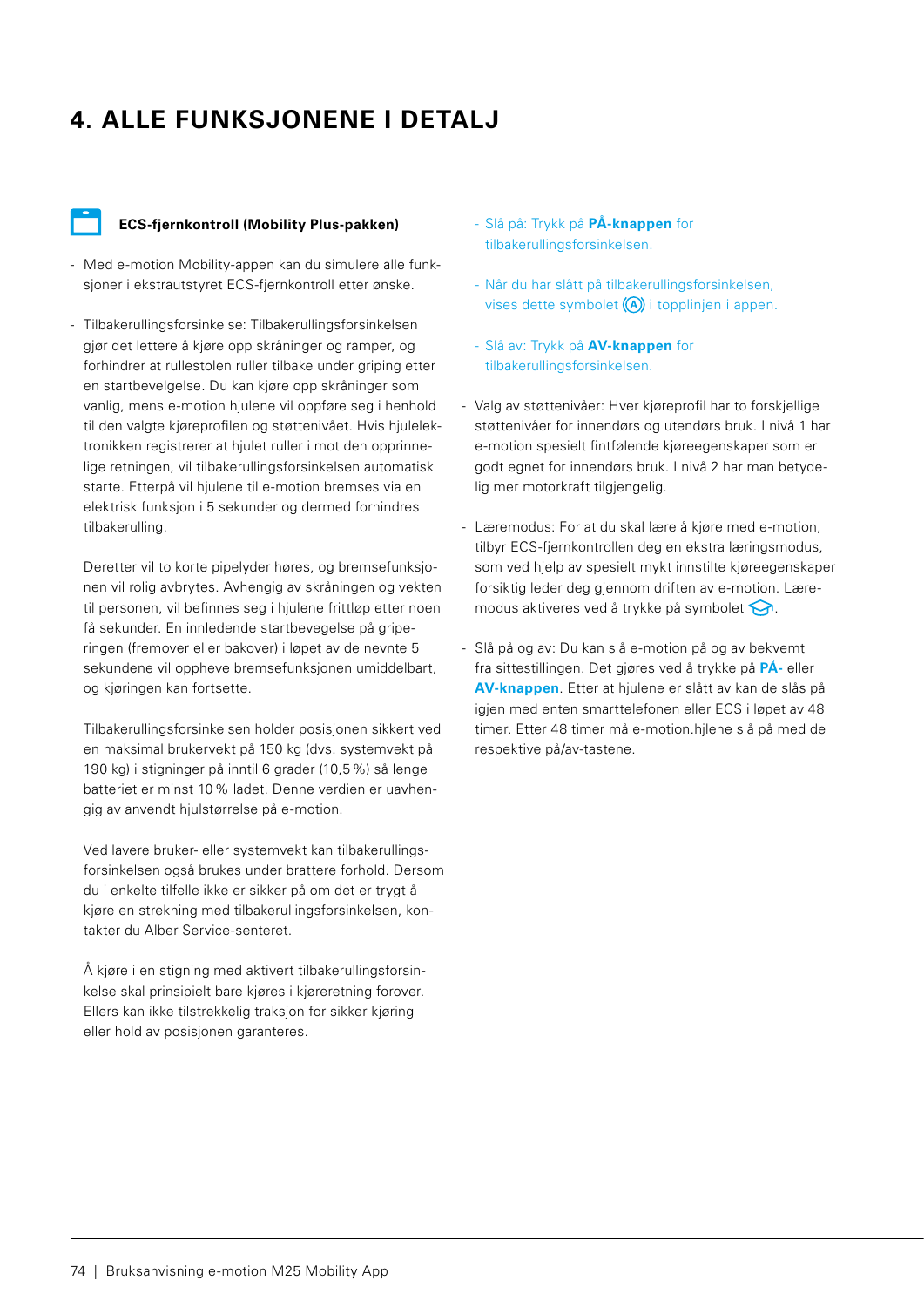#### Standardfunksjoner (kostnadsfritt)

### **Turadministrasjon**

Va menysymbolet kommer du til menypunktet **Turadministrasjon**. Alle registrerte turer blir lagret her med navn, klokkeslett og dato.

- For å hente opp en tur velger du den aktuelle turen. Deretter vises turdataene. Dersom det foreligger GPS-data til den registrerte ture, kan turen vises på en interaktivt kart.
- For å gi en tur et nytt navn, velger du blyantsmbolet og gir turen et nytt navn med maksimalt 20 tegn.
- For å slette en tur, velger du søppelkasse-symbolet.

# **Info**

Via menysymbolet kommer du til menypunktet **Info**. Her finner du mye hjelp og informasjon om e-motion

- Produktinfo: Her finer du en kort bruksanvisning til e-motion i digital form, som forklarer håndteringen av e-motion med illustrasjoner.
- Hva gjøre hvis: Her finner du en liste over feilkoder som kan vises fra dine e-motion-hjul. Velg den aktuelle feilkoden for å få mer informasjon omfeilen.

Parallelt med denne funksjonen, vil e-motion Mobility-appen også vise deg en live-rapport i tilfelle feil, forutsatt at e-motion-hjulene er tilkoblet.

- Alber Service: Hvis du holder til i Tyskland gir denne funksjonen deg mulighet til å kontakte Alber Service direkte på telefon eller e-post, eller hente opp Alber-nettsiden.

Alternativt finner du under dette menypunktet knappen "Alber-partner i utlandet". Velg det aktuelle landet for å se kontaktinformasjonen til de respektive servicepartnerne. Nå har du mulighet til å kontakte den relevante Alber-servicepartneren på telefon eller e-post, eller hente opp vedkommendes nettside.

- Spesialforhandler: Hvis du holder til i Tyskland, kan du med denne funksjonen søke en spesialforhandler i nærheten. For å gjøre dette, må GPS-funksjonen på smartelefonen din være aktivert. Alternativt har du mulighet til å angi et stedsnavn i søkefeltet. Deretter vises spesialforhandlere på stedet som samarbeider med Alber på et interaktivt kart.

Dersom du ar angitt en spesialforhandler som favoritt, som beskrevet på side 70, blir denne alltid vist først i kartet.

Med **\***-knappen kan du her også merke en spesialforhandler som favoritt.

I tillegg har du mulighet til å kontakte den aktuelle spesialforhandleren på telefon, eller bli vist veien dit på Google Maps.

- Praktisk hjelp: Her finer du annen nyttig hjelp i forindelse med emotion
	- Pakkeliste for reiser: Listen inneholder alle viktige punkter du må være oppmerksom på før en flyreise. Du kan hake av punktene via avkrysningsbokser i appen.
	- Strømkostnadskalkulator: Her finner du en lenke til en strømksotnadskalkulator på Alber-nettsiden, der du kan finne kostnadene for ladestrømmen til e-motion.
	- Veiledning om omgang med litium-ion-battrier: Her finner du en lenke til en informasjonsbrosjyre på Alber-nettsiden som beskriver omgangen med litium-ion-batterier nærmere.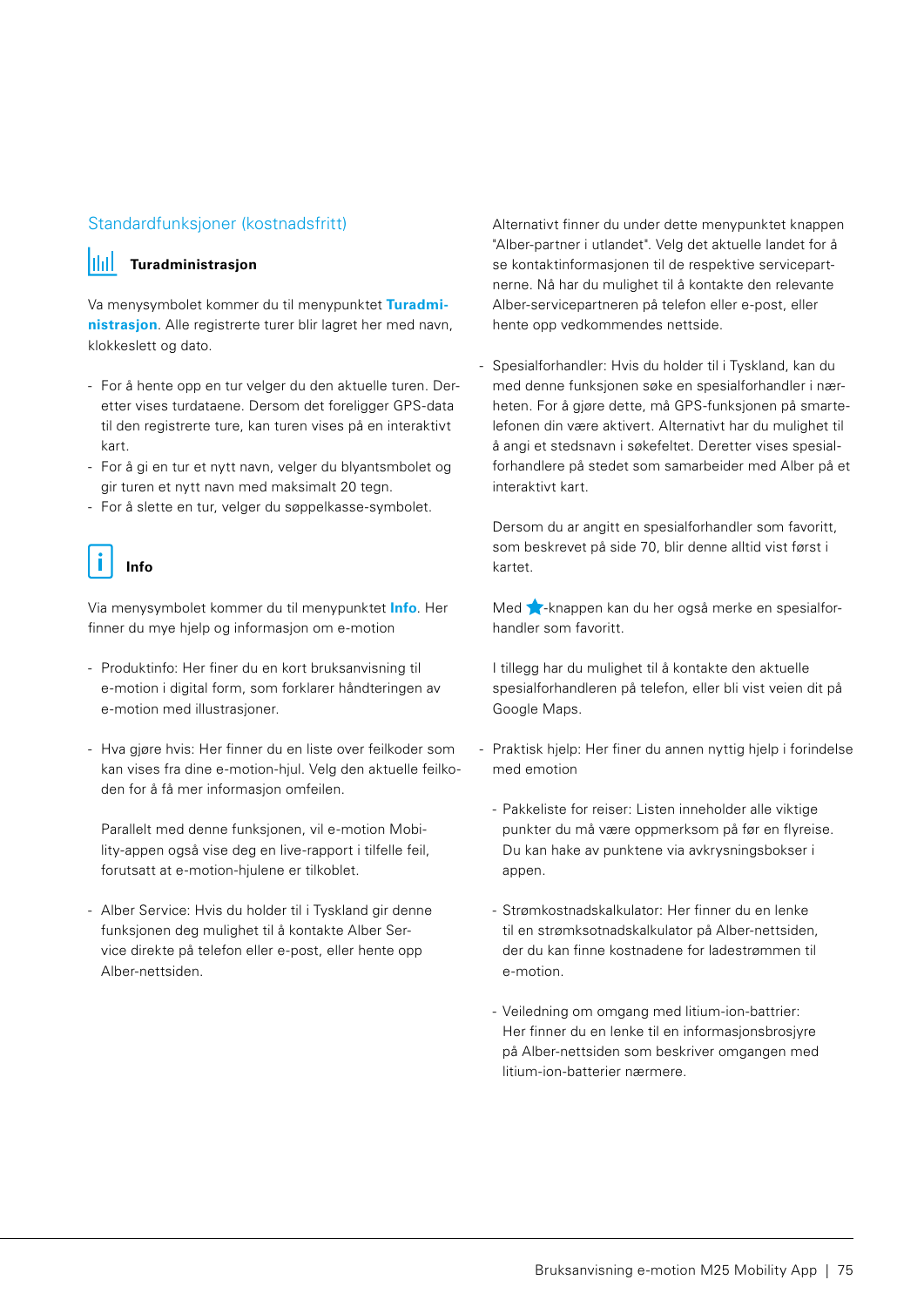### **4. ALLE FUNKSJONENE I DETALJ**



**Reiser**

Via menysymbolet kommer du til menypunktet **Reiser**. Her finner du nyttige funksjoner i forbindelse med reiser.

- Pakkeliste for reiser: Listen inneholder alle viktige punkter du må være oppmerksom på før en flyreise. Du kan hake av punktene via avkrysningsbokser i appen.
- Forberede batterier for flyreiser: For å redusere mengden energi til å transportere hjulene i bagasjerommet, kan det være tilrådelig å lade ut batteriene til 30%.

Ved å trykke på den aktuelle "Start"-knappen blir hjulene automatisk utladet til denne verdien uten at man trenger å gjøre noe mer. Avhengig av batterienes ladetilstand kan denne prosessen ta flere timer. Den gjenværende utladingstiden vises i appen. Du kan ikke bruke e-motion under utladingen. Du kan avslutte prosessen når som helst. Du gjør det ved å trykke på stoppknappen.

Dersom ladetilstanden allerede er under 30% når du starter utladingsfunksjonen, blir du informert om dette i appen.

- Flymodus: Før en flyreise anbefales det å sette e-motion-hjulene i "Flymodus". Dermed sørger man for at hjulene ikke blir slått på i vanvare. Dessuten blir Bluetooth-modulen i hjulene fullstendig deaktivert.

 Du aktiverer flymodus ved å trykke på den tilhørende **START-knappen**. Flymodus er da aktiv.

Hjulene kan da ikke lenger slås på med ECS-fjernkontrollen eller smarttelefonen. For å slå av flymodus går du frem som beskrevet i bruksanvisningen for e-motion M25:

Trykk på på-/av-knappen i hjulnavet i minst 10 sekunder. Alle de fem elementene i LED-indikatoren lyser i 5 sekunder. Slipp deretter på-/av-knappen innen 5 sekunder.

Flymodus er da deaktivert. Hjulene er imidlertid fortsatt slått av. De kan slås på ved å trykke inn knappen på nytt.

- Forberede batteriene for lagring: Dersom e-motion ikke skal brukes på en god stund, bør batteriene i drivhjulene ikke være ladet helt opp eller være ladet helt ut. Det ideelle er en opplading på 65%. Det gir en optimal levetid når e-motion-batteriene lagres.

Ved å trykke på de aktuelle **"Start"-knappene** blir hjulene automatisk utladet til denne verdien uten at man trenger å gjøre noe mer. Avhengig av batterienes ladetilstand kan denne prosessen ta flere timer. Den gjenværende utladingstiden vises i appen. Du kan ikke bruke e-motion under utladingen. Du kan avslutte prosessen når som helst. Du gjør det ved å trykke på stoppknappen.

Dersom ladetilstanden allerede er under 65% når du starter utladingsfunksjonen, blir du informert om dette i appen.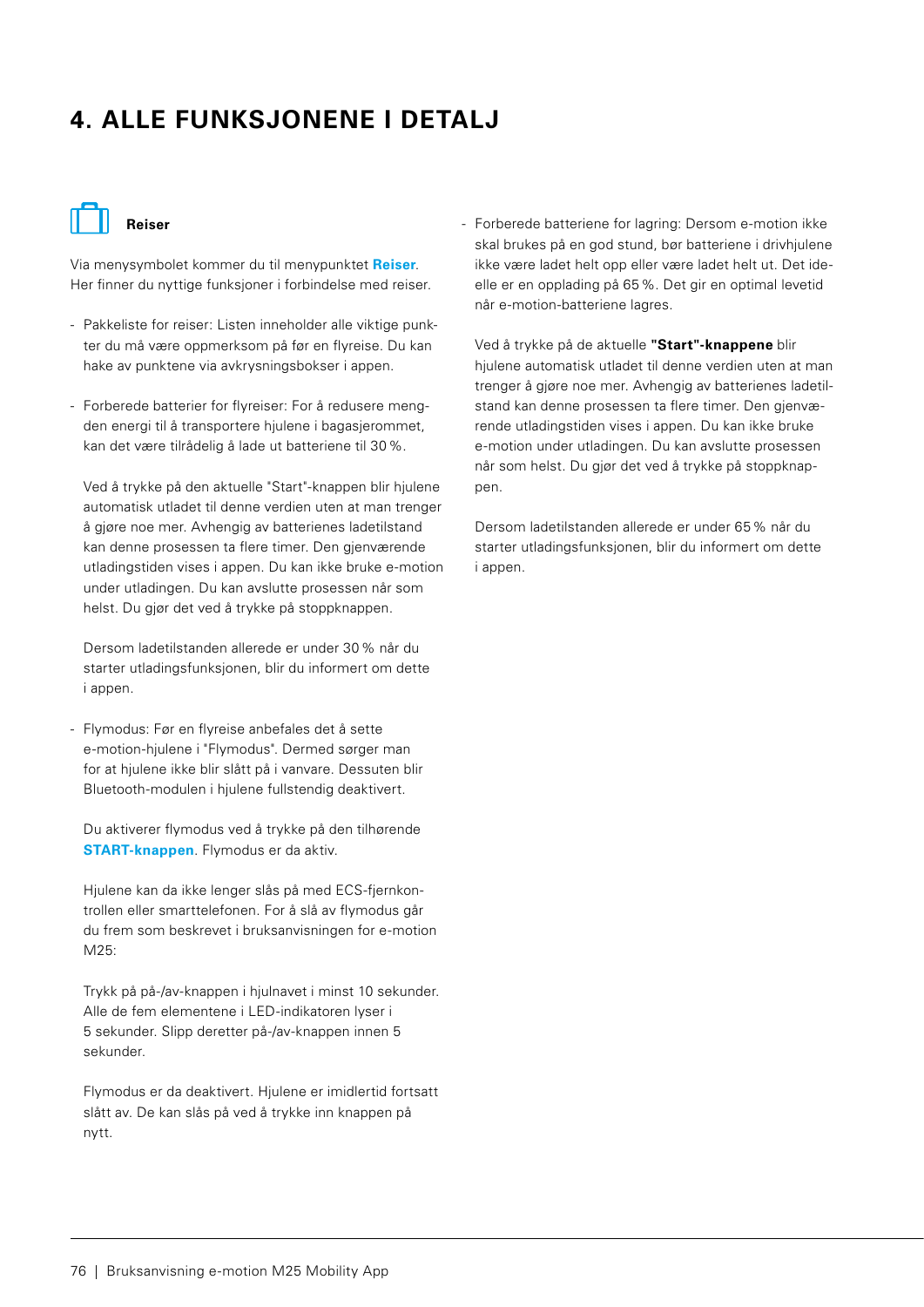#### Funksjoner i Mobility Plus-pakken (ekstra kostnad)



Via menysymbolet kommer du til menypunktet "Cruise". Med funksjonen Cruise-modus kan du kjøre lengre strekninger uten å måtte betjene gripedekkene hele tiden.

- Aktivering: Trykk på **PÅ-knappen** som hører til Cruise-modus for å slå denne modusen på
- Fra en hastighet over 2 km/t blir denne modusen da automatisk aktivert og hastigheten automatisk opprettholdt. e-motion holder den angitte hastigheten også i oppover- og nedoverbakker. En maksimal helling på 6 grader (10,5%) ved en maksimal brukervekt på 150 kg (hhv. en systevekt på 190 kg) skal ikke overskrides. Forutsetningen er at batteriene er ladet opp til minst 10%. Denne verdien er uavhengig av anvendt hjulstørrelse på e-motion.

Ved lavere bruker- eller systemvekt kan Cruise-modus også brukes under brattere forhold. Dersom du i enkelte tilfelle ikke er sikker på om det er trygt å kjøre en strekning med Cruise-modus, kontakter du Alber Service-senteret.

- For å styre forsinker du en av de to griperingene til ønsket retningskorrektur er oppnådd.
- For å aksellerere betjener du griperingene. Hvert trykk øker Cruise-hastighet med 0,5 km/t.
- Alternativt har du mulighet til å tilpasse hastigheten i trinn på 0,1 km/t med tastene  $+$  og  $-$ .
- For å deaktivere Cruise-modus trekker du begge griperingene kraftig mot kjøreretningen (bremsing). e-motion er da igjen i vanlig driftsmodus. En hastighet på over 2 km/t aktiverer ruise-modus igjen automatisk.
- Deaktivering: Trykk på **AV-knappen** som hører til Cruise-modus for å slå denne modusen av
- Når du har slått på Cruise-modus, vises dette symbolet  $\sum$ i topplinjen i appen.

Før du bruker Cruise-modus bør du først gjøre deg fortrolig med kjøreegenskapene i trygge og farefrie omgivelser. Få en følelse for bruk av kontinuerlig hastighet, hvordan du innleder retningsendringer ved kontinuerlig hastighet, hvordan du akselererer til en høyere kontinuerlig hastighet, hvordan du bremser og hvordan du forholder deg ved nødstopp.

Du bør ha prøvd ut og innøvd disse grunnleggende kjøresituasjonene før du beveger deg på offentlig vei.

Når Cruise-modus er aktivert bør hendene dine alltid være plassert i nårheten av gripedekkene slik at du kan foreta retningsendringer og stoppe rullestolen i tide.

Slå alltid av Cruise-modus ved stillstand og under kjørepauser for å unngå å aktivere funksjonen i vanvare.

Cruise-modus skal bare aktiveres av den personen som sitter i rullestolen. Uvedkommende personer som ikke har kjennkap til Cruise-modus-funksjonen skal verken aktivere eller bruke denne funksjonen.

For at startbevegelsen via gripedekkene skal kunne tolkes retningsmessig riktig, må hjulene være korrekt montert på høyre og venstre side. Bruk klistremerkene (V/H) som følger med leveransen for å merke hjulene korrekt (fra rullestolbrukerens synspunkt). Dersom Cruise-modus ikke fungerer, foretar du et hjulbytte V/H.

Bruk aldri parkeringsbremsen på rullestolen for å foreta retningsendringer under kjøring i Cruise-modus. Bremsene på rullestolen er parkeringsbremser som skal holde rullestolen i parkeringsposisjon, de er ikke driftsbremser. Bruk utenom parkering er bare tillatt i nødsfall.

Hold alltid øye med kjørebanen foran deg. Ved hindringer kan styrehjulene på rullestolen blir blokkert, noe som kan føre til fall med alvorlige skader. For å unngå farlige situasjoner skal fortauskanter bare forseres når Cruise-modus er slått av.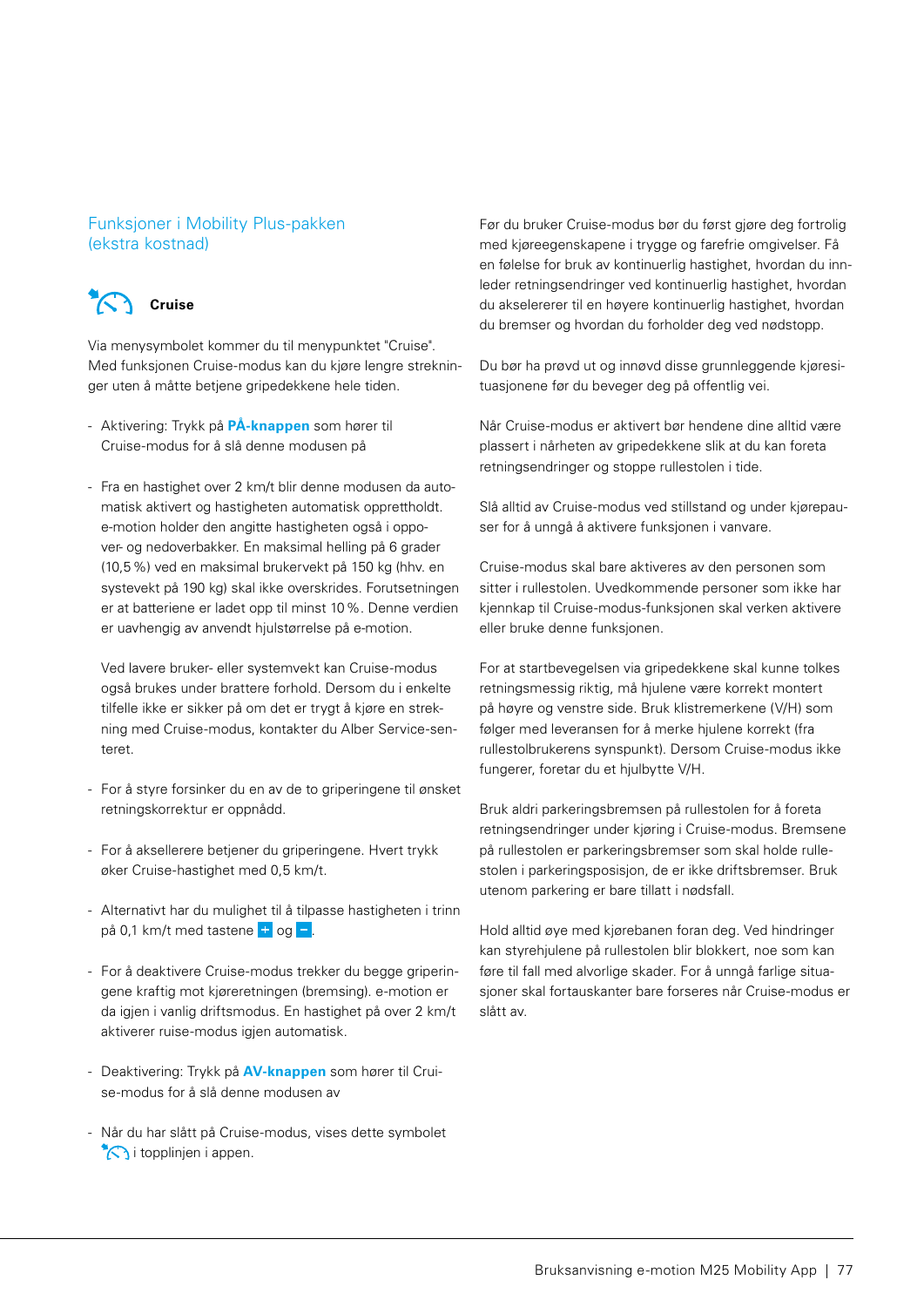### **4. ALLE FUNKSJONENE I DETALJ**

Bruk av Cruise-modus på farlige steder er ikke tillatt. Spesielt gjelder dette: Kaimurer, brygger og fortøyningssteder, veier og steder langs vann, usikrede brygger og demninger. Smale veier, stigninger (f.eks. ramer og oppkjørseler), smale stier i skråninger, fjellveier. Smale og / eller skrånende veier ved hovedtrafikkårer og -sideveier eller i nærheten av stup. Kjørestrekninger som er dekket av løv, snø eller is. Ramper og løfteutstyr på kjøretøyer.

Feilaktig bruk vil bli betraktet som misbruk av enheten. Alber fraskriver seg ethvert ansvar for skader som skyldes slikt misbruk.



#### **Hastighet**

Via menysymbolet kommer du til menypunktet **Hastighet**. Her kan du velge mellom en maksimal støttehastighet på 6 km/t eller 8,5 km/t.

- Trykk på **PÅ-knappen** for å stille den maksimale støttehastigheten på 8,5 km/t
- Trykk på **AV-knappen** for å stile den maksimale støttehastigheten på 6 km/t

Uavhengig av valgt kjøreprofil blir den maksimale støttehawtigheten bare nådd i støttenivå 2.

**Viktig informasjon:** Ved aktivering av 8,5 km/t blir støttenivå 2 automatisk aktivert. For å veksle mellom støttenivåene må det benyttes fjernkontroll eller mobility app.

Spesialforhandleren kan eventuelt redusere den maksimale støttehastigheten ved programmering. I så fall det ikke mulig å innstille den maksimale stpøttehastigheten under dette menypunktet. Kontakt spesialistforhandleren hvis du er i tvil.

Hvis du øker støttehastigheten fra 6 km/t til 8,5 km/t må du være oppmerksom på trafikkreglene som gjelder i de enkelte land.



#### **Fjernkontroll**

Via menysymbolet kommer du til menypunktet **Fjernkontroll**. Med denne funksjonen kan du fjernstyre e-motion, for eksempel for å parkere rullestolen når du ikke sitter i den.

- Angi den firesifrede PIN-koden du anga første gang du koblet smartelefonen din til e-motion (side 70).
- Velg styringsmåte ved hjelp av de motsvarende knappene: **Bevegelse**  $\oslash$  gir mulighet til å styre e-motion ved å vippe på smarttelefonen. Med alternativet **Styrespak**   $\langle \hat{\bullet} \rangle$  kan du bruke fingeren for å styre ved hjelp av den virtuelle styrespaken som vises i appen.
- Med skyveregulatoren nedenfor velger du hastighet for fjernkontrollfunksjonen. Når regulatoren skyves til høyre øker hastigheten til fjernkontrollfunksjonen. Når regulatoren skyves til venstre reduseres hastigheten til fjernkontrollfunksjonen.
- Start fjernkontrollfunksjonen ved å trykke på startknappen  $\bullet$ . Du kan nå fjernstyre e-motion med den virtuelle styrespaken eller ved å vippe på smarttelefonen.
- Du avslutter funksjonen ved å trykke på stoppknappen

Det er bare tillatt å fjernstyre rullestolen ved hjelp av fjernkontrollfunksjonen når ingen sitter i den.

Vær oppmerksom på hindringer i nærheten, og unngå kollisjoner. Ikke bruk funksjonen på trang plass, og utelukkende innendørs.

Når fjernkontrollfunksjonen er aktiv, blir den maksimale hastigheten av sikkerhetsgrunner redusert il 2 km/t, uavhengig av innstilt støttenivå. Motorkraften er redusert til 10% per hjul.

Med tunge rullestoler på svært lodne tepper, og på ramper, kan det hende at det ikke er mulig å bruke fjernkontrollfunksjonen.

Dersom hjulene ikke er satt riktig på vil retningene forover/ bakover samt venstre og høyre bli byttet om. Bruk i så fall funksjonen Bytt hjul (side 71), og fest klistremerket "V" på venstre hjul og "H" på høyre hjul hvis du ikke har gjort det ennå.

Dersom du har glemt eller mistet PIN-koden, må du koble til på nytt (se side 70).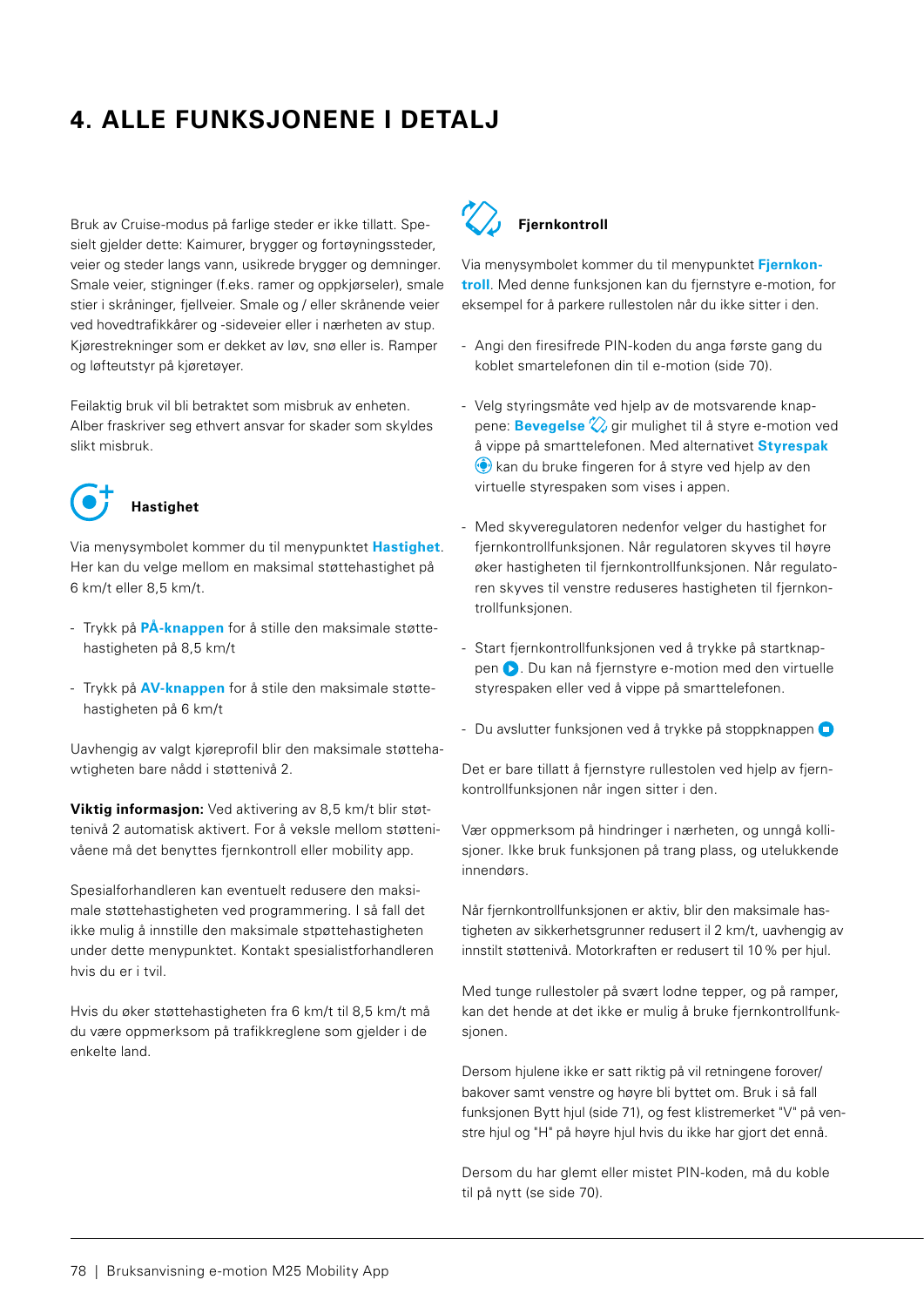### **5. PROGRAMVAREOPPDATERINGER**

#### Programvareoppdateringer

Når en ny versjon av e-motion Mobility-appen er tigjengelig, vises dette i Google Playstore eller Apple Appstore. Sørg for å stille inn kontoen din på hhv. Google Playstore eller Apple Appstore slik at du mottar oppdateringer og kan installere dem.

Dessuten sjekker e-motion Mobility-appen regelmessig om en ny versjon av hjulprogramvaren for e-motion er tilgjengelig. Når en ny programvareoppdatering er tilgjengelig, blir du informert om dette, og ledet gjennom oppdateringsprosessen av Mobility-appen.

### **6. SIKKERHETSINSTRUKSJONER**

#### Generelle sikkerhetsinstruksjoner for e-motion Mobility-appen

La deg ikke bli distrahert av appen mens du kjører med e-motion. Under kjøring med e-motion skal hendene være i nrheten av gripedekkene. Hold alltid øye med veistrekningen.